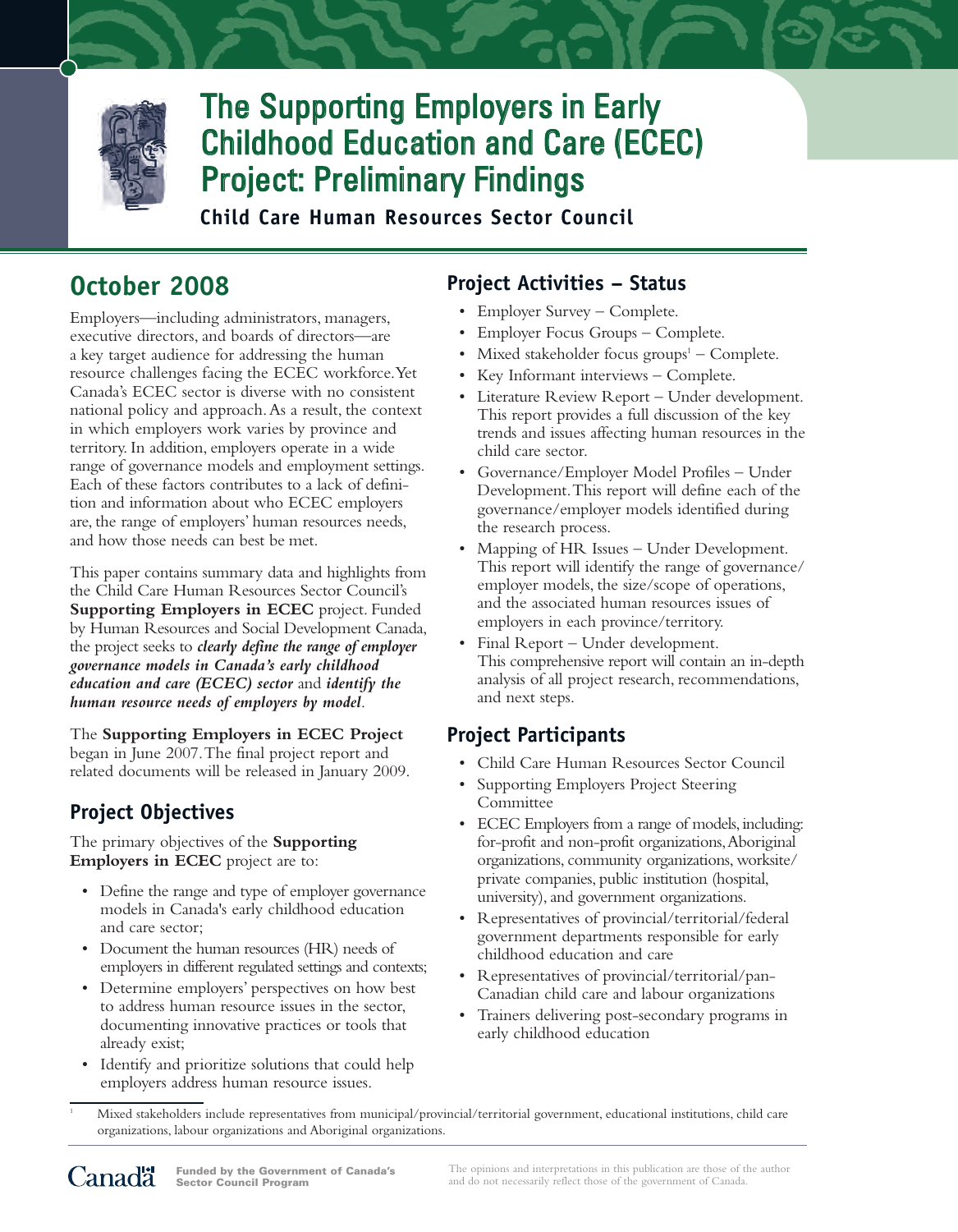# Introduction

Research for the *Supporting Employers in Canada's ECEC Sector Project* was conducted in order to gain an understanding of:

- the range and type of ECEC employer governance models;
- the human resource needs associated with each model, and
- the type of tools and resources that employers need to work effectively and address human resource issues.

The purpose of this document is to share preliminary research findings, including:

- Results of the Employer Survey (987 respondents)
- A summary of findings from the literature review; employer focus groups; mixed<sup>2</sup> focus groups; and key informant interviews.

An in-depth breakdown of all research findings, including extensive analysis of the survey results by governance model, will be available in early 2009. To order a free print copy in advance, send a request for "*Final Supporting Employers Project Report*" to: info@ccsc-cssge.ca or fill out and return the form on page 22.

#### A Note on Employment Setting and Governance Models

When reviewing this document, it is important to note that one goal of the research was to determine the distribution of various governance models by province/territory. Using previous definitions of ECEC governance models, information from the key informant interviews and focus groups, and by examining each of the groups' responses to the survey, a total of seven "governance model groups" were created. These groups were then used to further analyze the Employer Survey results.

Employers who completed the survey were asked to identify whether they were a **for-profit** or **non-profit** organization. Employers who were **non-profit** could choose from a list of multiple categories to best describe their governance model. It should be noted that governance model groups 2 to 7 in the table below all fall under a larger heading of **non-profit**. This is because when multiple groups were selected, the most "exclusive" category was chosen as the "primary" governance model. For example, community organizations, religious institutions, First Nations Band/Tribal Councils, and worksite/private company operated organizations (who all indicated they were **non-profit**) often indicated they had parent board members. Rather than group all of these organizations under a "non-profit board member operated" label, the more exclusive category (e.g. community organization, worksite/private company) was chosen.

| <b>Governance Model Group</b>                    | <b>Types of Governance Models Included in Group</b>                                                        |
|--------------------------------------------------|------------------------------------------------------------------------------------------------------------|
| 1. Commercial/Private organization               | • Sole proprietor<br>• Corporation<br>• Partnership<br>• Franchise<br>• Co-op (for-profit)                 |
| 2. Non-Profit Board                              | • Parent board member operated<br>• Community board member operated<br>• Co-op (non-profit)                |
| 3. Aboriginal organization                       | • First Nations Band/Tribal Council operated<br>• Aboriginal Human Resources Development Agreement (AHRDA) |
| 4. Community organization                        | • Community organization (e.g. YMCA/YWCA, etc.)<br>• Religious institution                                 |
| 5. Worksite/private company                      | • Worksite/private company operated                                                                        |
| 6. Educational Institution/Hospital organization | • University or college<br>• School board<br>• Hospital                                                    |
| 7. Government organization                       | • Municipal/local government<br>• Provincial/territorial government                                        |

<sup>2</sup> Mixed stakeholders include representatives from municipal/provincial/territorial government, educational institutions, child care organizations, labour organizations and Aboriginal organizations.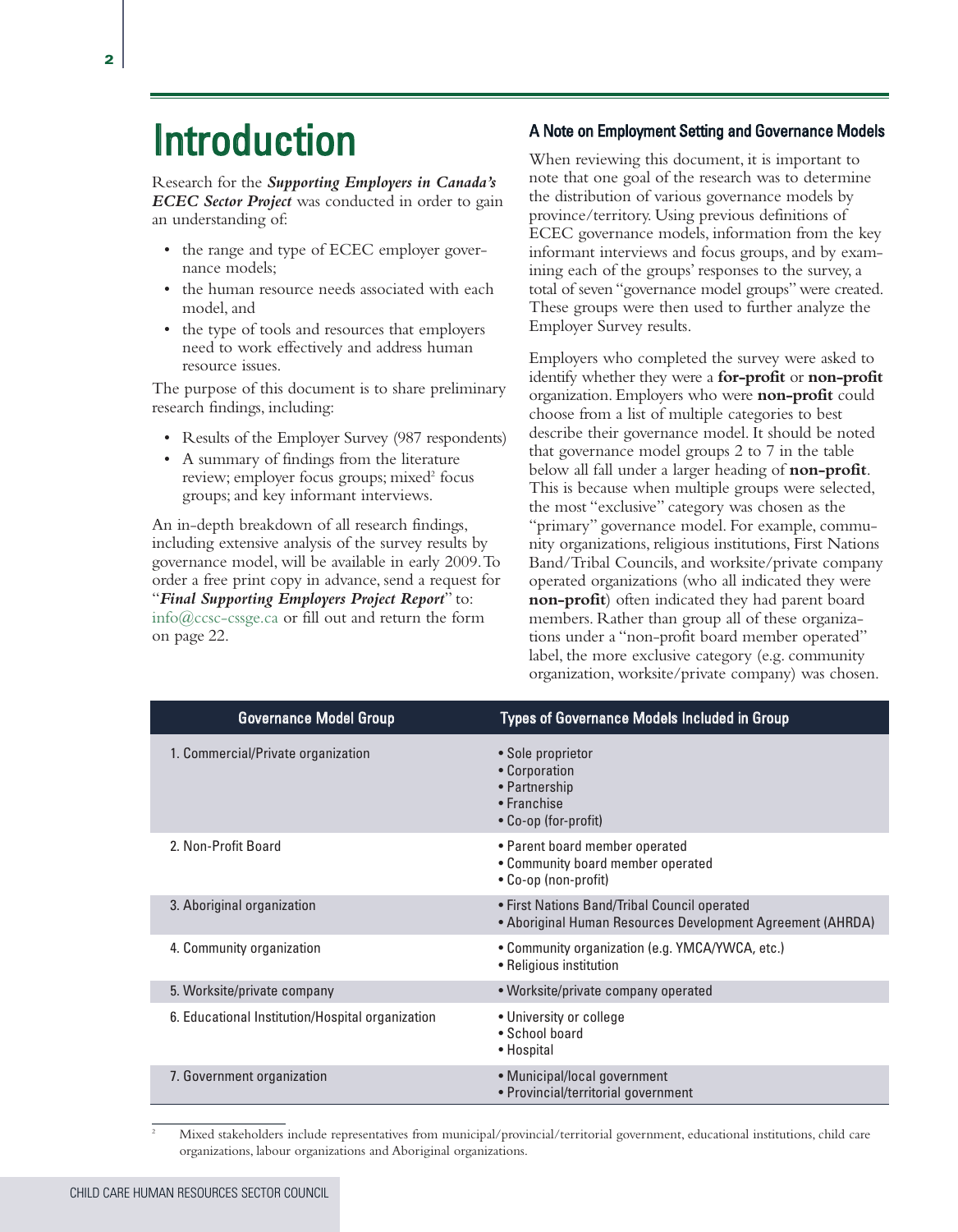# Employer Survey

Information was gathered directly from licensed employers via a mixed-mode telephone/online survey. Between March 27 and June 2, 2008, 987 surveys were completed, with proportional representation from each province and territory. Surveys were completed with an individual who was partly or solely responsible for the human resources management at their organization. Respondents included directors, managers, board members, supervisors or human resources specialists, depending on the organization. Thus, for the purpose of this project, the person most directly involved in HR issues, such as recruitment and retention of staff, training, setting workplace standards, etc. is considered the "employer".

# **Profile of Employer Survey Respondents**

## **GOVERNANCE: Distribution of** *For-Profit* **and** *Non-Profit* **Employer Respondents Per Province/Territory**

On a national level, 70.3% of all 987 respondents felt their organization was best described as **non-profit**. About one-third (29.7%) of respondents identified their organization as **for-profit**.

| Distribution of For-Profit and Non-Profit<br><b>Employer Respondent Per Province/Territory</b> |            |            |  |  |  |
|------------------------------------------------------------------------------------------------|------------|------------|--|--|--|
| <b>Province</b>                                                                                | For-profit | Non-profit |  |  |  |
| AB                                                                                             | 44.3%      | 55.7%      |  |  |  |
| BC                                                                                             | 47.9%      | 52.1%      |  |  |  |
| МB                                                                                             | 4.2%       | 95.8%      |  |  |  |
| ΝB                                                                                             | 72.0%      | 28.0%      |  |  |  |
| NL.                                                                                            | 66.7%      | 33.3%      |  |  |  |
| <b>NS</b>                                                                                      | 48.9%      | 51.1%      |  |  |  |
| NWT <sup>3</sup>                                                                               |            | 100.0%     |  |  |  |
| NU <sup>4</sup>                                                                                |            | 100.0%     |  |  |  |
| 0N                                                                                             | 24.7%      | 75.3%      |  |  |  |
| PEI                                                                                            | 46.2%      | 53.8%      |  |  |  |
| QC                                                                                             | 13.2%      | 86.8%      |  |  |  |
| SK                                                                                             | 3.2%       | 96.8%      |  |  |  |
| YΚ                                                                                             | 40.0%      | 60.0%      |  |  |  |
| <b>Total</b>                                                                                   | 29.7%      | 70.3%      |  |  |  |

<sup>3</sup> While the Northwest Territories has both non-profit and for-profit/commercial child care employers, due to the limited sample size obtained in that territory results could not be analyzed.

<sup>4</sup> While the Nunavut has both non-profit and for-profit/commercial child care employers, due to the limited sample size obtained in that territory results could not be analyzed.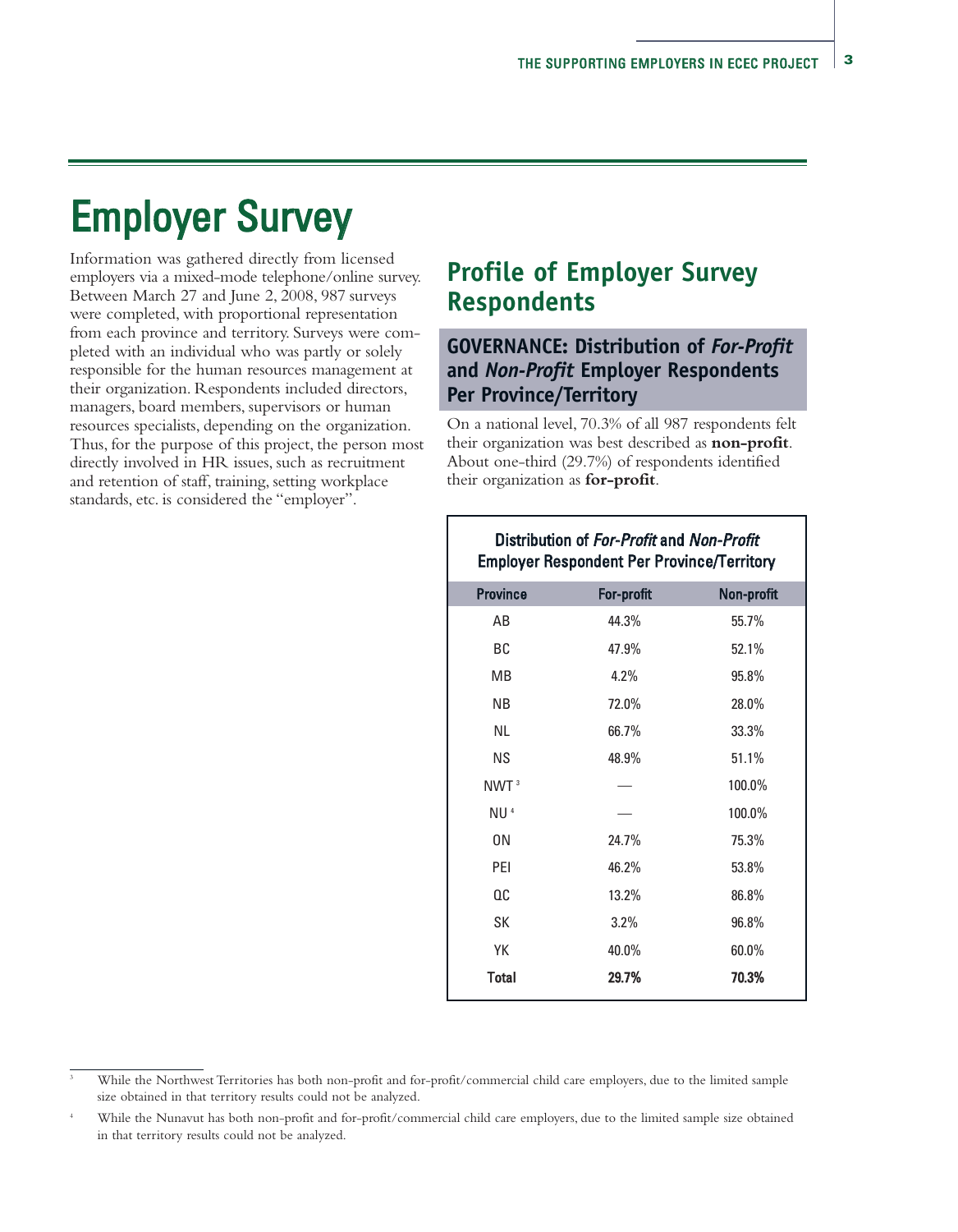#### **GOVERNANCE: Distribution and Type of Non-Profit Governance Models**

The majority of employers who self-identified as non-profit indicated that their organization was at least partly governed by a parent board (65.3%) or community board (34.2%). Respondents could choose all categories that were applicable, thus the categories are not mutually exclusive.



#### Distribution and Type of Non-Profit Governance Models

#### **GOVERNANCE: Distribution and Type of For-Profit Governance Models**

Of those employers who indicated that their organization was for-profit, 55.5% identified themselves as a sole proprietorship and 32.7% indicated that they were a corporation.



#### Distribution and Type of For-Profit Governance Models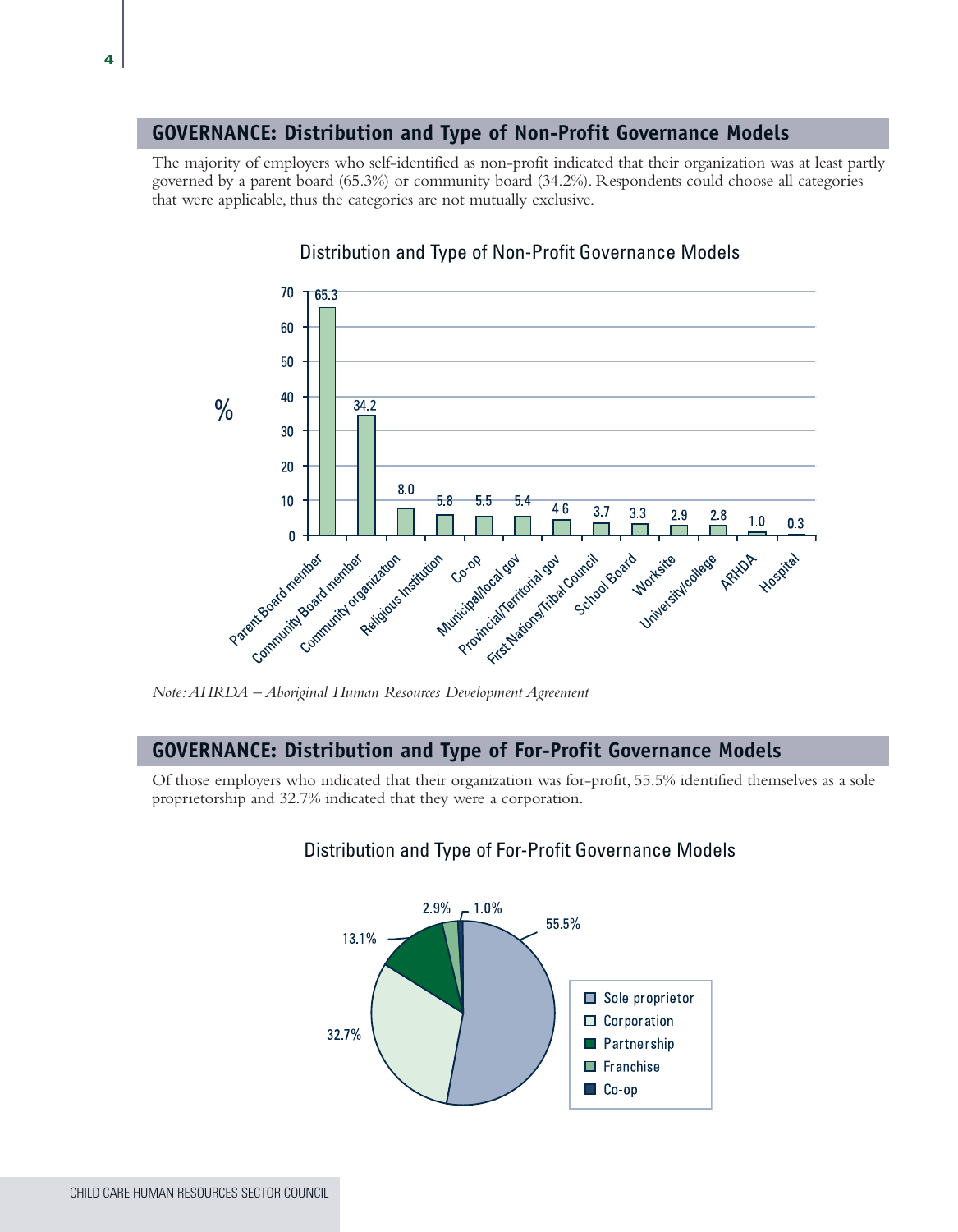#### **GOVERNANCE: Distribution of Governance Models Across Canada**

The graph below details the distribution of various employer governance models across Canada, as identified by survey respondents.



### Distribution of Governance Models Across Canada

#### **EMPLOYER SIZE: Number of Licensed Spaces**

Respondents were asked how many licensed child care spaces they maintained across all locations under their responsibility. This includes all full-time, part-time and extended care spaces for children from infant to 12 years of age.



#### Number of Licensed Child Care Spaces/Respondent by Governance Model Group

On average, respondents indicated overseeing 124.41 licensed child care spaces. Across Canada, the majority of respondents (64.6%) had between 26 and 100 child care spaces. Aboriginal child care organizations had the lowest average number of spaces (42.54) while community organizations had the highest (270.52).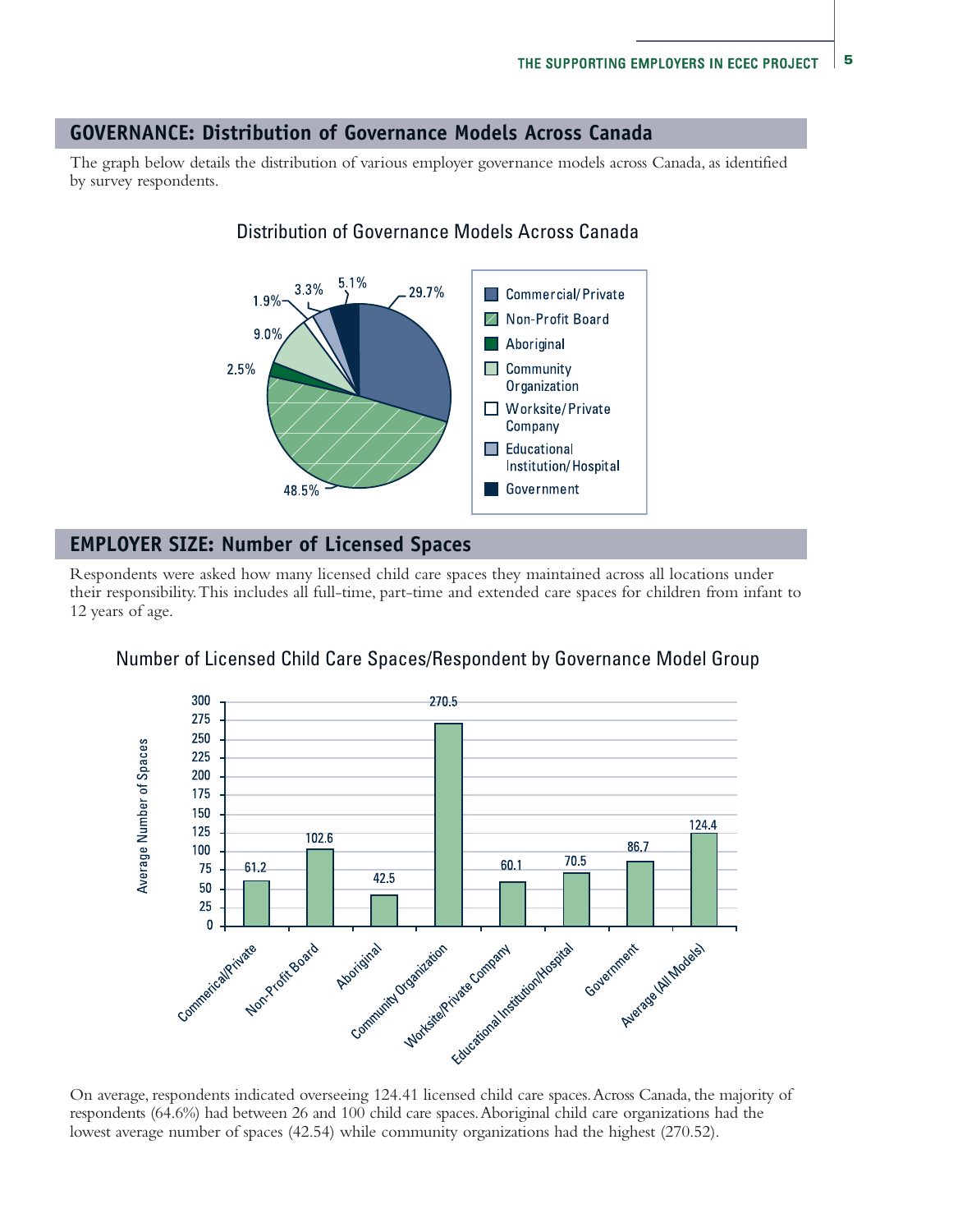#### **EMPLOYER SIZE: Number of Employees**

Respondents were asked to describe the size of their staff (full-time, part-time and substitution), by detailing how many early childhood educators (ECEs) or ECE Assistants they employed, how many supervisory staff they employed and how many other staff related to the delivery of child care (e.g. support staff) they employed.



### Number of ECEs/ECE Assistants, Supervisory Staff and Other Staff by Governance Model Group

Further analysis showed that:

- Respondents employed an average of 13.85 ECEs/ECE assistants across all locations under their responsibility.
- Almost all (95.4%) respondents employed at least one ECE or ECE assistant.
- Approximately half of all respondents (48.3%) employed one supervisor, while 20.7% employed two.
- 12.2% of all respondents did not employ any supervisory staff members.
- On average, respondents employed approximately three additional staff related to the delivery of child care (e.g. support staff, administrative staff).
- One-fifth (20.5%) of all respondents did not employ any additional staff for the delivery of child care.

#### **EMPLOYER SIZE: Operating Budget**

Survey respondents were asked to identify their annual operating budget. As the chart below illustrates, almost one-third of employers surveyed indicated that their annual operating budget was less than \$250,000.



#### Annual Operating Budget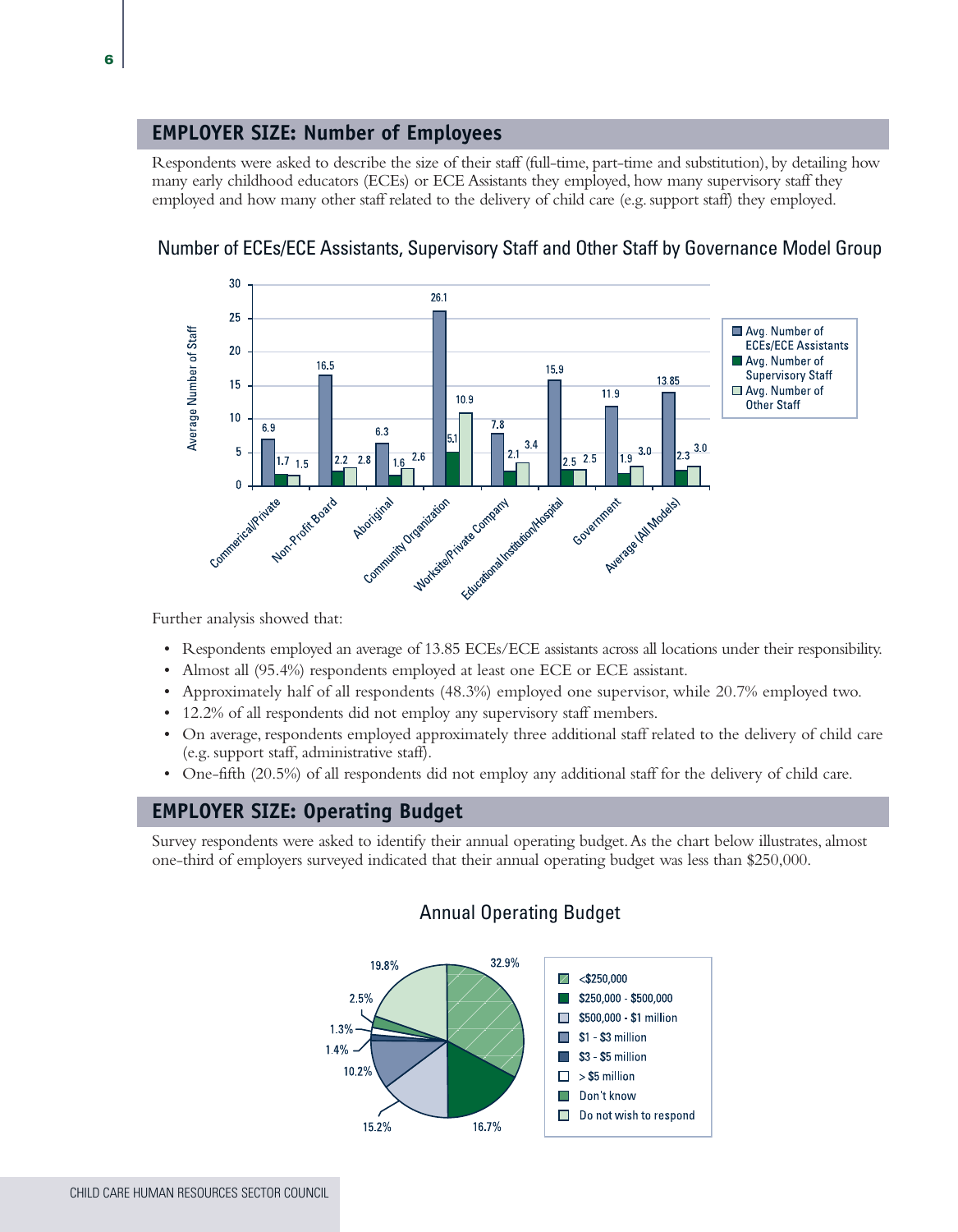# Employer Perspectives on Training

#### **TRAINING: HR, Management or Leadership Training by Governance Model Group**

Employers were asked if they had participated in any human resource, management or leadership training or professional development related to their current position. Over three quarters (78.3%) of participants had completed some kind of training or professional development.



#### HR, Management or Leadership Training by Governance Model Group

While the type of training/professional development varied greatly from respondent to respondent, this result shows that the majority of "employers" in the child care sector have been trying to improve their human resources, leadership or management capacity.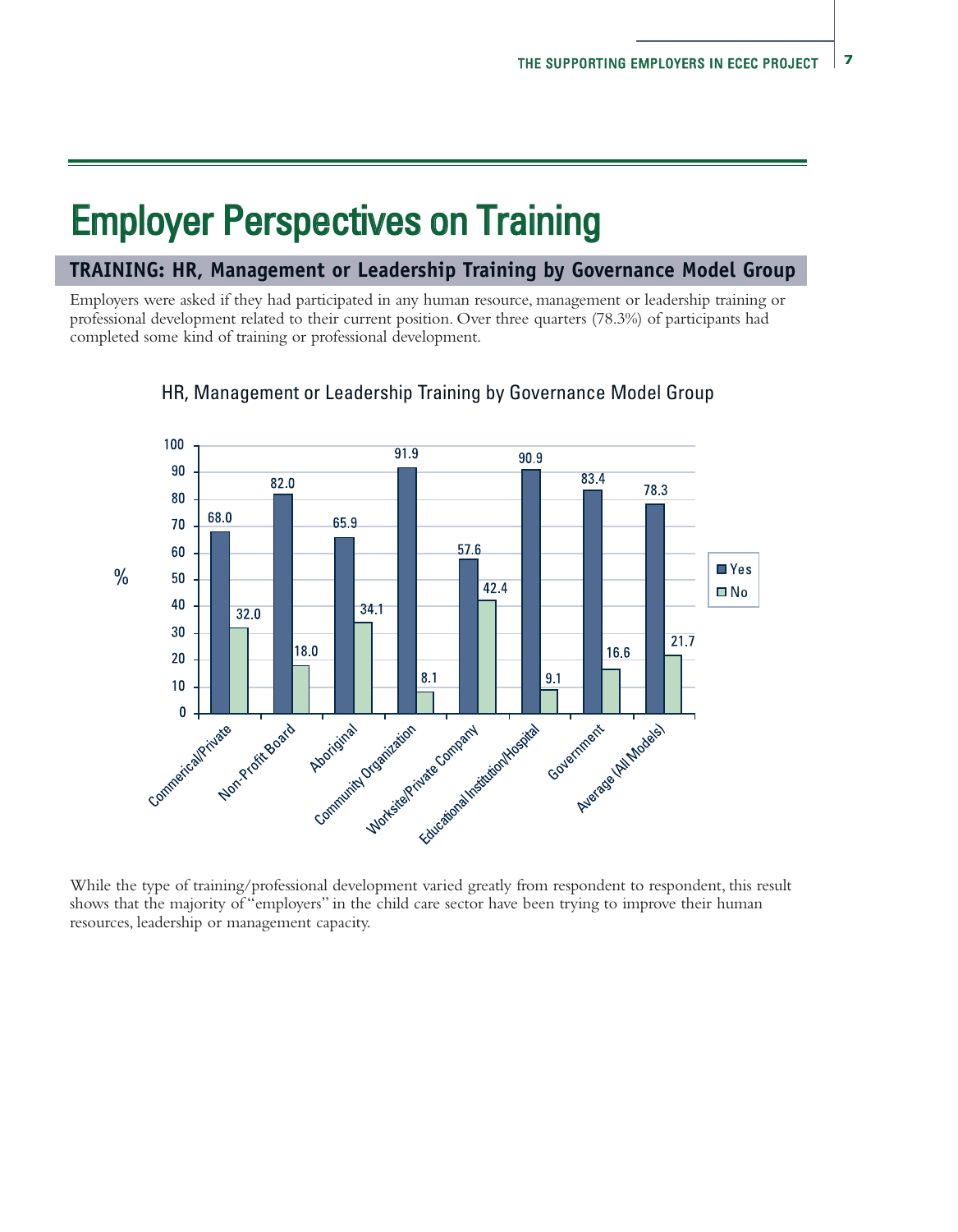### **TRAINING: Employer or Management Team Benefit from HR Training by Governance Model**

Employers were asked if they or their management team would benefit from or need any training or professional development related to human resources management in the next two to three years. Approximately threequarters of employers (76.8%) felt that they or their management would benefit from HR training.



### Employer or Management Team Benefit from HR Training by Governance Model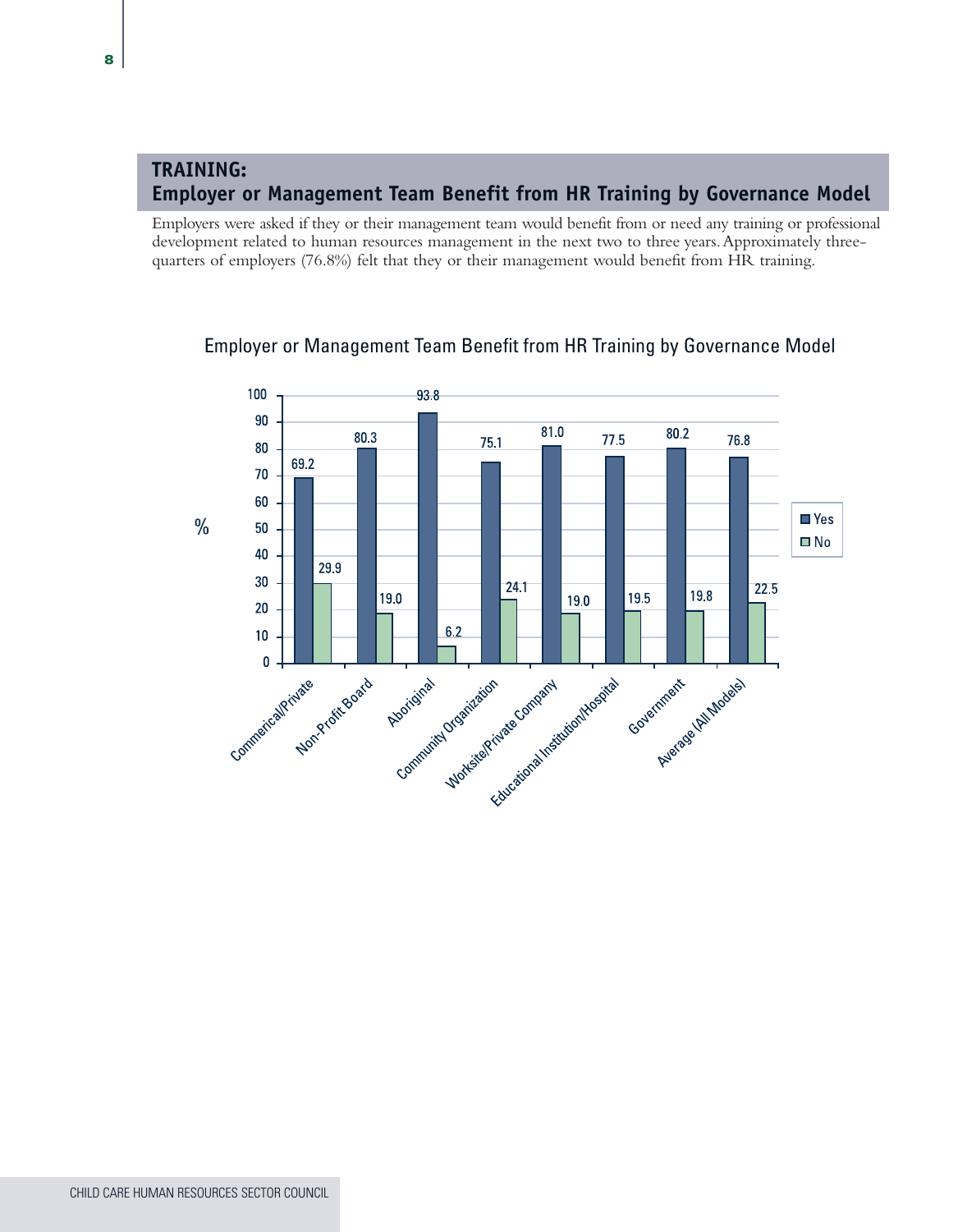### **TRAINING: Employer or Management Team Benefit from HR Training by Governance Model**

Each employer completing the survey was presented with a series of human resources topics and was asked to indicate whether they believed that they or someone else in their organization would benefit from training or assistance in that area.

#### Employer or Management Team Benefit from HR Training by Governance Model

| Would you or your<br>management team<br>benefit from HR training? | <b>Commercial/</b><br><b>Private</b> | <b>Non-Profit</b><br>Board | <b>Aboriginal</b> | <b>Community</b><br>organization | Worksite/<br>private<br>company | <b>Educational</b><br>Institution/<br><b>Hospital</b> | <b>Government</b> | <b>Total</b> |
|-------------------------------------------------------------------|--------------------------------------|----------------------------|-------------------|----------------------------------|---------------------------------|-------------------------------------------------------|-------------------|--------------|
| <b>Conflict management</b><br>skills                              | 74.5%                                | 80.0%                      | 85.8%             | 78.8%                            | 86.9%                           | 82.7%                                                 | 87.6%             | 79.0%        |
| Leadership, mentoring<br>and coaching skills                      | 73.2%                                | 76.3%                      | 80.9%             | 80.2%                            | 74.4%                           | 78.9%                                                 | 84.6%             | 76.3%        |
| Team building skills                                              | 72.6%                                | 74.1%                      | 93.8%             | 76.8%                            | 77.5%                           | 76.8%                                                 | 77.5%             | 74.7%        |
| Reviewing staff<br>performance                                    | 66.5%                                | 77.8%                      | 87.7%             | 76.4%                            | 72.4%                           | 64.2%                                                 | 81.7%             | 74.2%        |
| How to find and<br>attract suitable staff                         | 67.5%                                | 66.5%                      | 77.9%             | 72.7%                            | 77.5%                           | 81.8%                                                 | 70.4%             | 68.5%        |
| Development<br>of HR policies                                     | 65.8%                                | 68.6%                      | 65.3%             | 71.6%                            | 74.4%                           | 66.4%                                                 | 64.5%             | 67.8%        |
| <b>Understanding HR roles</b><br>and responsibilities             | 67.1%                                | 68.1%                      | 77.8%             | 70.1%                            | 70.3%                           | 54.1%                                                 | 66.9%             | 67.7%        |
| How to select and<br>hire suitable staff                          | 65.5%                                | 64.8%                      | 74.9%             | 66.5%                            | 85.5%                           | 76.4%                                                 | 68.2%             | 66.3%        |
| Written and oral HR<br>communication skills                       | 61.0%                                | 65.7%                      | 74.8%             | 70.7%                            | 62.3%                           | 59.6%                                                 | 68.0%             | 64.8%        |
| Employee development                                              | 59.1%                                | 63.8%                      | 79.0%             | 69.1%                            | 78.9%                           | 81.8%                                                 | 54.8%             | 63.7%        |
| Employment standards/<br>human rights legislation                 | 62.9%                                | 60.0%                      | 66.7%             | 66.4%                            | 58.2%                           | 69.2%                                                 | 63.2%             | 62.0%        |
| Staff training                                                    | 62.6%                                | 57.0%                      | 90.8%             | 69.9%                            | 73.0%                           | 71.3%                                                 | 66.8%             | 61.9%        |
| Job evaluation and<br>compensation planning                       | 61.2%                                | 53.6%                      | 84.8%             | 73.9%                            | 67.9%                           | 50.7%                                                 | 64.9%             | 59.2%        |
| <b>Staff orientation</b>                                          | 57.0%                                | 53.7%                      | 73.0%             | 65.7%                            | 66.4%                           | 67.6%                                                 | 66.5%             | 57.6%        |
| Use of HR data<br>tracking systems                                | 47.7%                                | 55.8%                      | 68.8%             | 56.0%                            | 38.5%                           | 51.9%                                                 | 61.4%             | 53.6%        |
| Creation of job<br>descriptions                                   | 50.8%                                | 48.3%                      | 66.9%             | 59.5%                            | 46.8%                           | 61.5%                                                 | 60.6%             | 51.6%        |

The human resource areas chosen most frequently deal with staff issues, such as conflict management skills (79.0%), leadership/mentoring/coaching skills (76.3%), team building skills (74.7%) and reviewing staff performance (74.2%). Of note is that every individual area was of interest to at least 50% of respondents, demonstrating that most human resources information would be of benefit to at minimum half of the sector.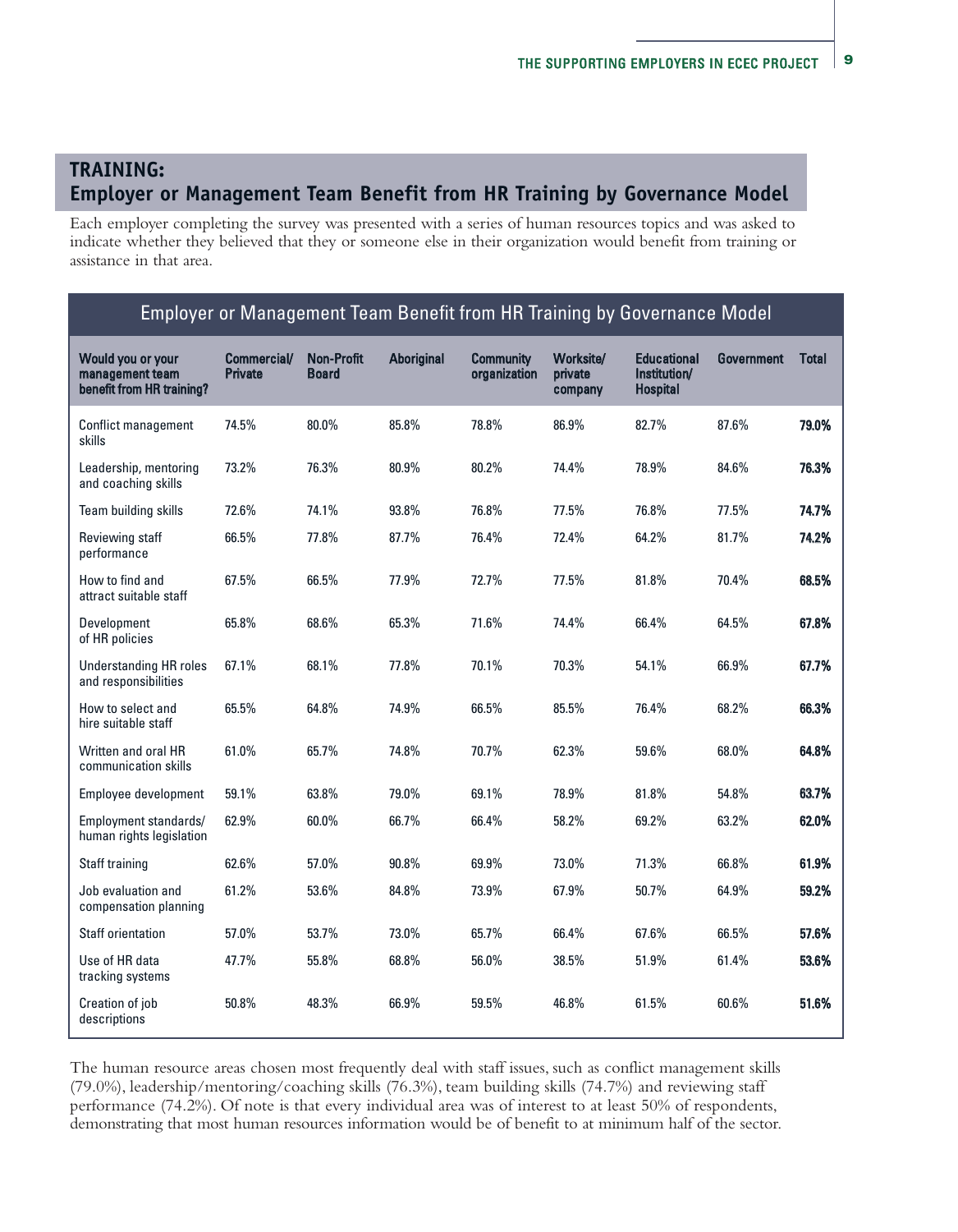### **TRAINING: Barriers Limiting Ability to Take HR, Management or Leadership Training**

All respondents were asked what they saw as the greatest barriers to taking human resources, management or leadership training or professional development. The most common response was that employers lacked time or faced difficulties getting away from work (54.5%).

| Barriers Limiting Ability to Take HR, Management<br>or Leadership Training by Governance Model Group |                                     |                                   |            |                                  |                                 |                                                       |            |                                  |
|------------------------------------------------------------------------------------------------------|-------------------------------------|-----------------------------------|------------|----------------------------------|---------------------------------|-------------------------------------------------------|------------|----------------------------------|
| <b>Barrier</b>                                                                                       | <b>Commercial</b><br><b>Private</b> | <b>Non-Profit</b><br><b>Board</b> | Aboriginal | <b>Community</b><br>organization | Worksite/<br>private<br>company | <b>Educational</b><br>Institution/<br><b>Hospital</b> | Government | Average/<br>All<br><b>Models</b> |
| Lack of time/<br>ability to get away                                                                 | 63.1%                               | 52.1%                             | 37.5%      | 45.0%                            | 54.1%                           | 53.4%                                                 | 53.1%      | 54.5%                            |
| Funding/cost of training                                                                             | 20.5%                               | 32.5%                             | 35.4%      | 38.0%                            | 6.6%                            | 15.9%                                                 | 42.9%      | 29.0%                            |
| Location of training/<br>not offered in area                                                         | 9.1%                                | $17.0\%$                          | 24.2%      | 14.3%                            | 6.6%                            | 6.1%                                                  | 19.5%      | 14.2%                            |
| Cannot be out of centre<br>for full day                                                              | $13.6\%$                            | $9.8\%$                           | 20.2%      | 17.5%                            | 15.2%                           | 19.1%                                                 | $9.0\%$    | 12.2%                            |
| Course content<br>not relevant                                                                       | 5.3%                                | 5.0%                              | $8.0\%$    | 5.2%                             | 16.6%                           | 4.3%                                                  | 6.3%       | 5.4%                             |

*Note: Totals may not equal 100% due to multiple responses.*

When examined by governance model, results show that:

- Funding or the cost of training was identified as less of an issue for worksite/private company governed organizations (6.6%) and educational institutions/hospitals (15.9%);
- The location of training was a particular issue for Aboriginal governed organizations (24.2%); and
- Employers from worksite/private company governed organizations more commonly felt that course content was not relevant to their position or needs (16.6%) as compared to the other governance models.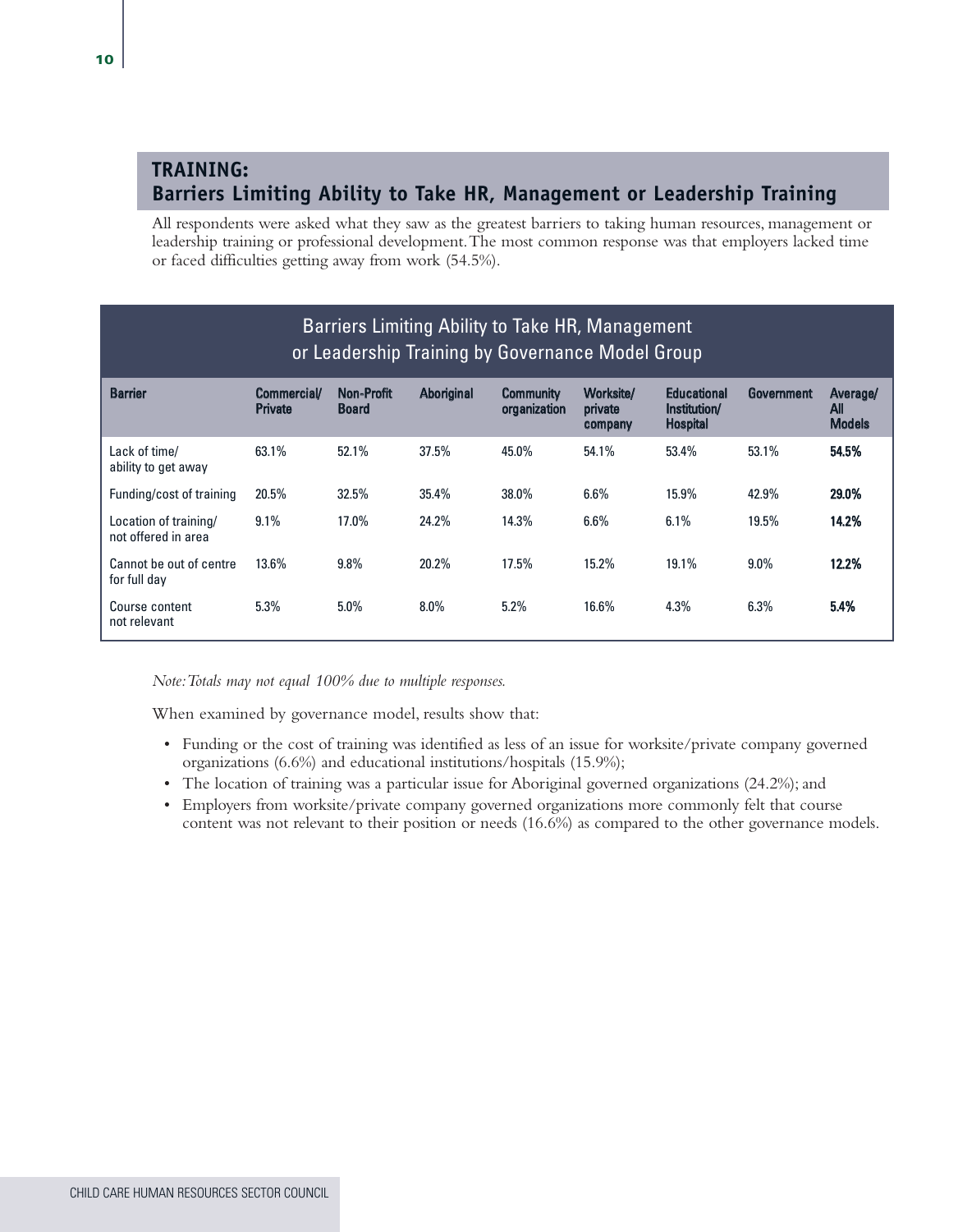# Recruitment and Retention

#### **RECRUITMENT: Reasons for Recruiting Challenges**

When asked if they faced any challenges recruiting child care staff over the past year, just over half (53.4%) of all respondents said they faced some difficulties. Of those respondents who faced difficulty recruiting:

- 77.4% had difficulty recruiting ECEs;
- 29.4% had difficulty recruiting ECE assistants; and
- 11.8% had difficulty recruiting directors/supervisors.

Of those survey respondents who said they had difficulties recruiting staff, the most common reasons given for the difficulties were that wages are low (47.6%) and there is a general shortage of qualified/trained workers (34.6%).



#### Reasons for Recruiting Challenges

*Note: Total may not equal 100% due to multiple responses.*

#### **RECRUITMENT: Number of Applicants for Open Positions over Past Year Compared to Five Years Ago**

One potential reason for the challenges that employers face is that there may be an overall shortage of individuals applying for available positions. Employers were asked to compare the number of applications they received over the past year with the previous five years.

#### Number of Applicants for Open Positions over Past Year Compared to Five Years Ago



About one-third of employers (36.6%) felt they were receiving fewer applications, while 8.8% were receiving more applications.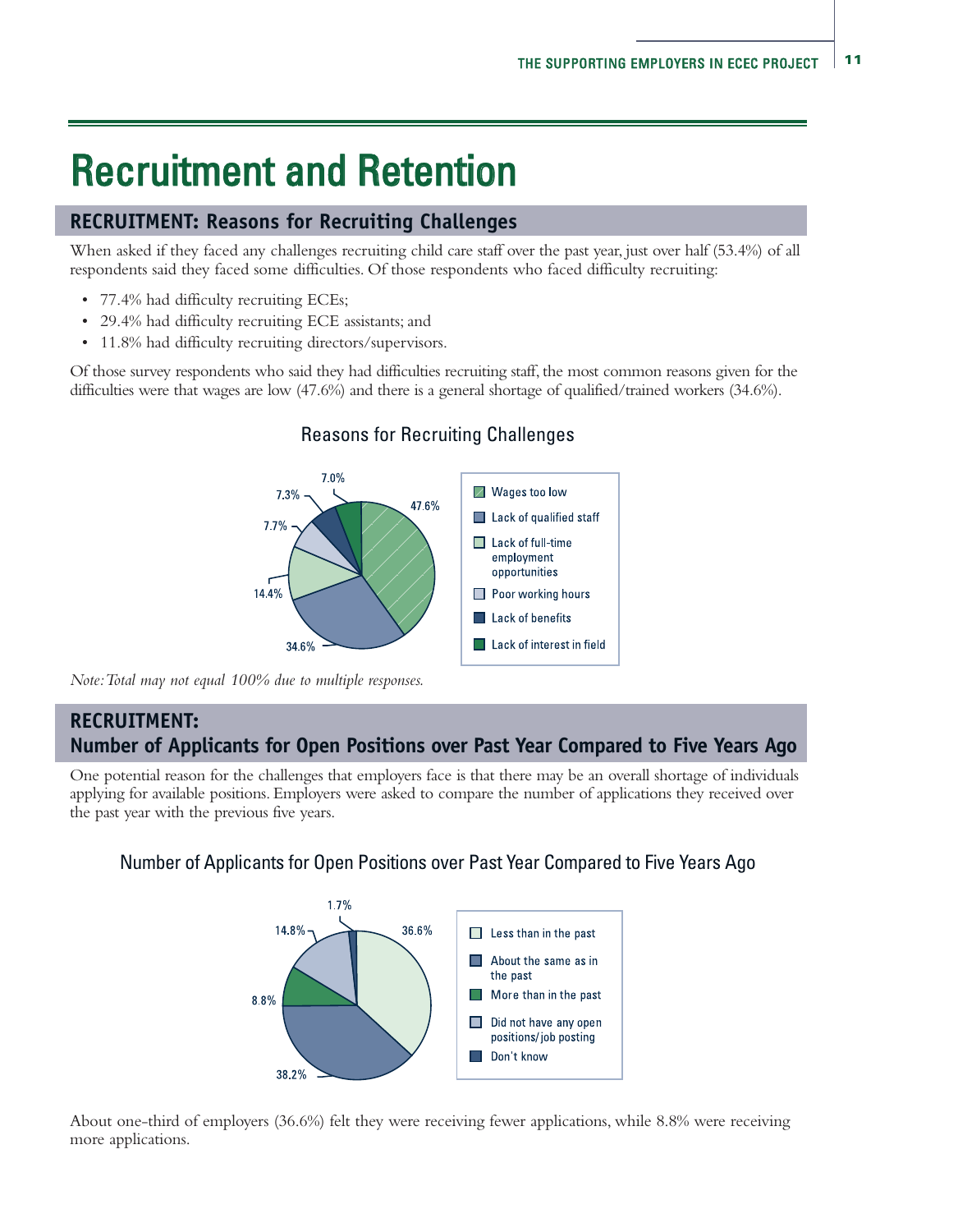#### **RECRUITMENT: Proportion of Applicants Qualified for Open Positions**

Employers who had an open position over the past year were asked if, generally speaking, the applicants were qualified for the position.

#### Proportion of Applicants Qualified for Open Positions



Over one-third (39.9%) of employers felt that few applicants were qualified for the available position, while 34.7% felt that only some of the applicants were qualified.

#### **RECRUITMENT: Strategies Used to Recruit Staff by Governance Model**

Employers were asked what strategies they typically used to recruit staff. As shown in the table below, employers most often relied on word of mouth or networking to find new staff (72.9%). Many employers also utilized more traditional methods of recruiting staff such as newspaper advertisements (66.0%) and posting job ads online (61.0%).



#### Strategies Used to Recruit Staff by Governance Model

*Note: Total may not equal 100% due to multiple responses.*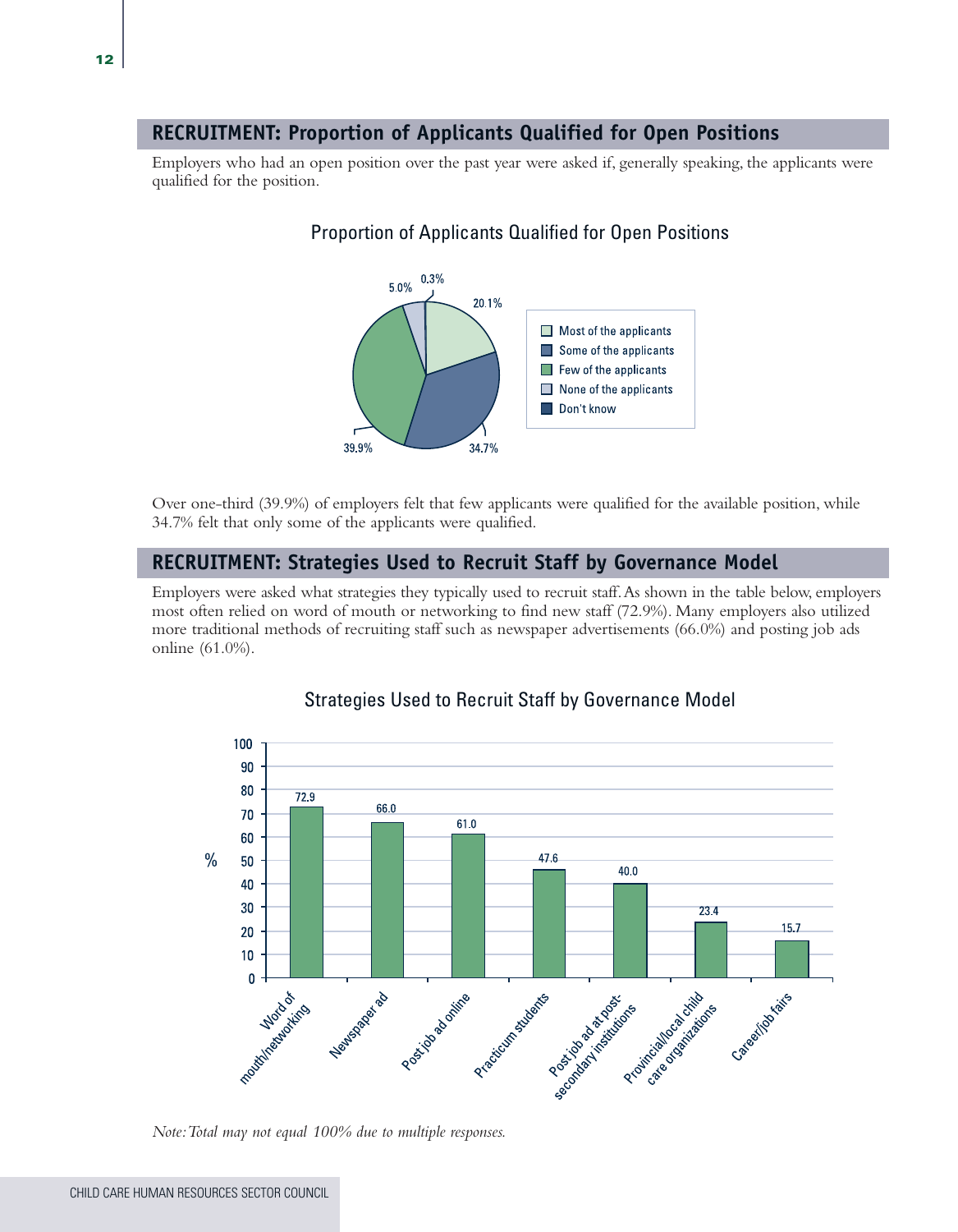#### **RECRUITMENT: Employer Screening of Potential Candidates by Governance Model**

Employers were asked to describe the type of candidate screening they do prior to hiring new staff. The screening methods utilized by employers were relatively consistent across all governance models.



#### Employer Screening of Potential Candidates by Governance Model

*Note: Total may not equal 100% due to multiple responses.*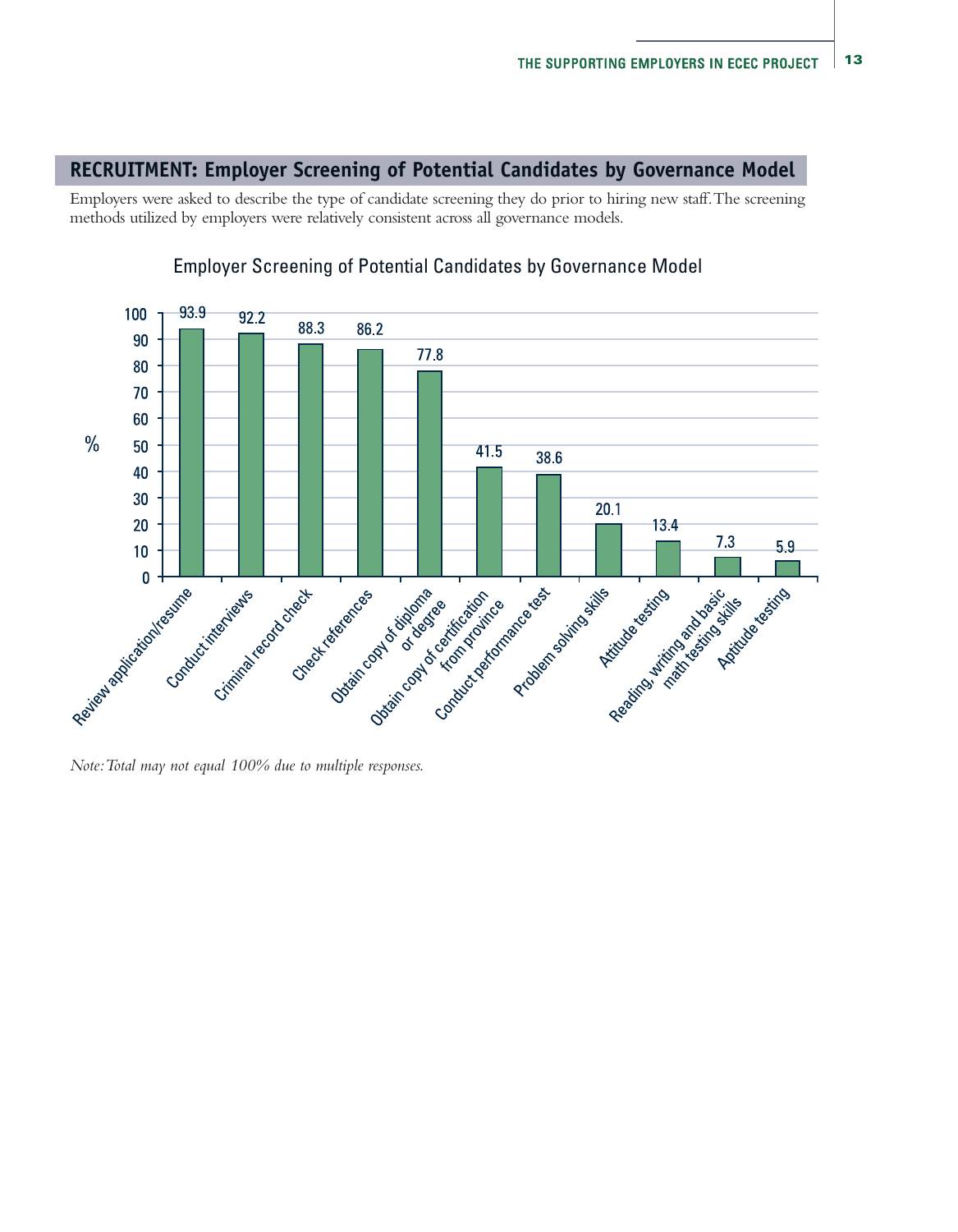### **Main Challenges Employers Face in Human Resources Management Role by Governance Model Group**

In order to gauge employers' perceptions of human resources issues, each respondent was asked what the main challenges were in fulfilling the human resource management/leadership role at their organization.

| Main Challenges Employers Face in Human Resources Management Role<br>by Governance Model Group |                               |                                   |            |                                  |                                        |                                                       |            |              |
|------------------------------------------------------------------------------------------------|-------------------------------|-----------------------------------|------------|----------------------------------|----------------------------------------|-------------------------------------------------------|------------|--------------|
| <b>Reason for</b><br><b>Challenges</b>                                                         | Commercial/<br><b>Private</b> | <b>Non-Profit</b><br><b>Board</b> | Aboriginal | <b>Community</b><br>organization | Worksite/<br><b>Private</b><br>company | <b>Educational</b><br>Institution/<br><b>Hospital</b> | Government | <b>Total</b> |
| Recruitment of qualified<br>staff/lack of qualified staff                                      | 29.3%                         | 27.2%                             | 21.5%      | 30.7%                            | 50.4%                                  | 22.4%                                                 | 29.3%      | 28.4%        |
| Lack of time                                                                                   | 12.6%                         | 12.7%                             | 12.1%      | 11.3%                            | 4.1%                                   | 13.8%                                                 | 6.7%       | 12.1%        |
| Provision of adequate<br>wages                                                                 | 11.1%                         | 8.2%                              | 28.5%      | 13.0%                            | 10.7%                                  | 12.0%                                                 | 3.8%       | 9.9%         |
| Finding on-call/<br>substitution/casual staff                                                  | 4.2%                          | 8.1%                              |            | 5.1%                             |                                        | 17.2%                                                 | 8.2%       | 6.6%         |
| <b>Funding issues</b>                                                                          | 5.4%                          | 3.5%                              | 9.9%       | 9.6%                             | 4.1%                                   | 5.9%                                                  | 6.7%       | 5.0%         |
| Retention of qualified staff                                                                   | 3.5%                          | $5.0\%$                           |            | 7.3%                             | 8.0%                                   | 4.7%                                                  | 5.8%       | 4.7%         |
| Lack of HR knowledge/<br>training                                                              | 3.2%                          | 4.6%                              | 4.9%       | 2.2%                             | 4.1%                                   | 6.1%                                                  | 11.0%      | 4.3%         |
| Maintaining relationships/<br>teamwork                                                         | 3.5%                          | 4.2%                              |            | 3.6%                             |                                        | 5.1%                                                  | 1.5%       | 3.7%         |
| None/No Comment                                                                                | 25.8%                         | 15.9%                             | 22.2%      | 16.9%                            | 23.8%                                  | 18.0%                                                 | 13.5%      | 25.3%        |

*Note: Total may not equal 100% due to multiple responses.*

When examined by governance model, results show that:

- Over half of all worksite/private company organizations (50.4%) reported recruiting staff as the main challenge facing their organization;
- Aboriginal governed organizations reported the provision of adequate wages as a challenge more frequently than all other governance models (28.5%);
- Educational institution/hospital governed organizations more frequently noted challenges finding on-call or substitution staff than other models (17.2%);
- Government-run organizations rarely reported provision of adequate wages as an issue (3.8%).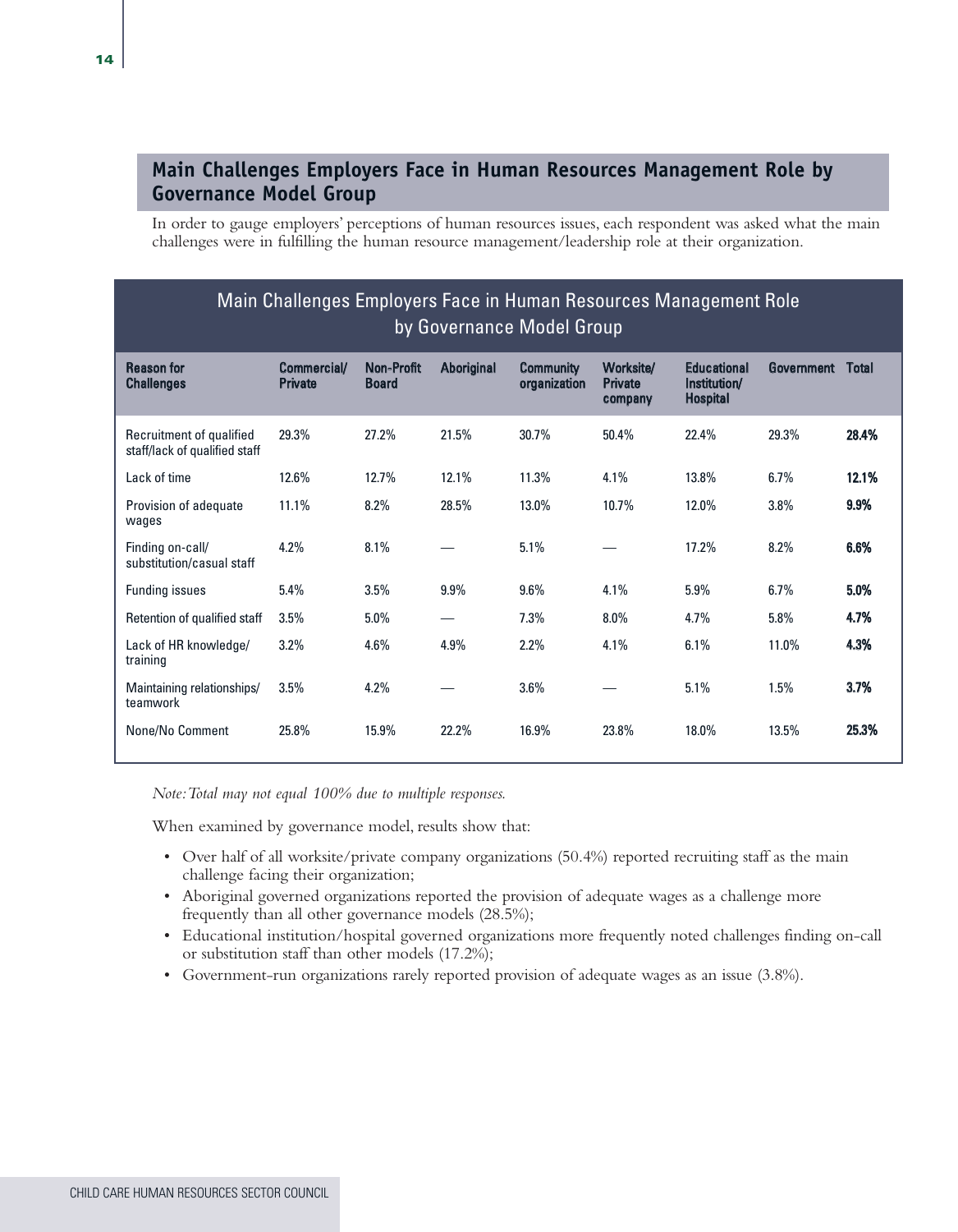## **RETENTION: Reasons Directors/Supervisors and ECEs/ECE Assistants Left Organization**

Almost two-thirds (65.2%) of all survey respondents felt that staff turnover (including maternity/parental leave) was an issue during the last two years. More specifically:

- 62.3% of all survey respondents had at least one staff member leave their organization over the past two years;
- Over half (58.4%) of all survey respondents had an ECE or ECE assistant leave over the past two years;
- 16.0% of all respondents had a director or supervisor leave over the past two years.

The graph below compares the reasons why directors/ supervisors left the organization with the reasons ECEs/ECE Assistants left the organization.



### Reasons Directors/Supervisors and ECEs/ECE Assistants Left Organization

*Note: Total may not equal 100% due to multiple responses.*

As shown above ECEs/ECE assistants left for many of the same reasons as directors/supervisors, including wanting better pay (47.5%), maternity/parental leave (41.8%) and changing occupation (39.9%). An additional reason for ECEs/ECE assistants leaving the organization, which was mentioned infrequently for directors/supervisors, was health issues (19.3%).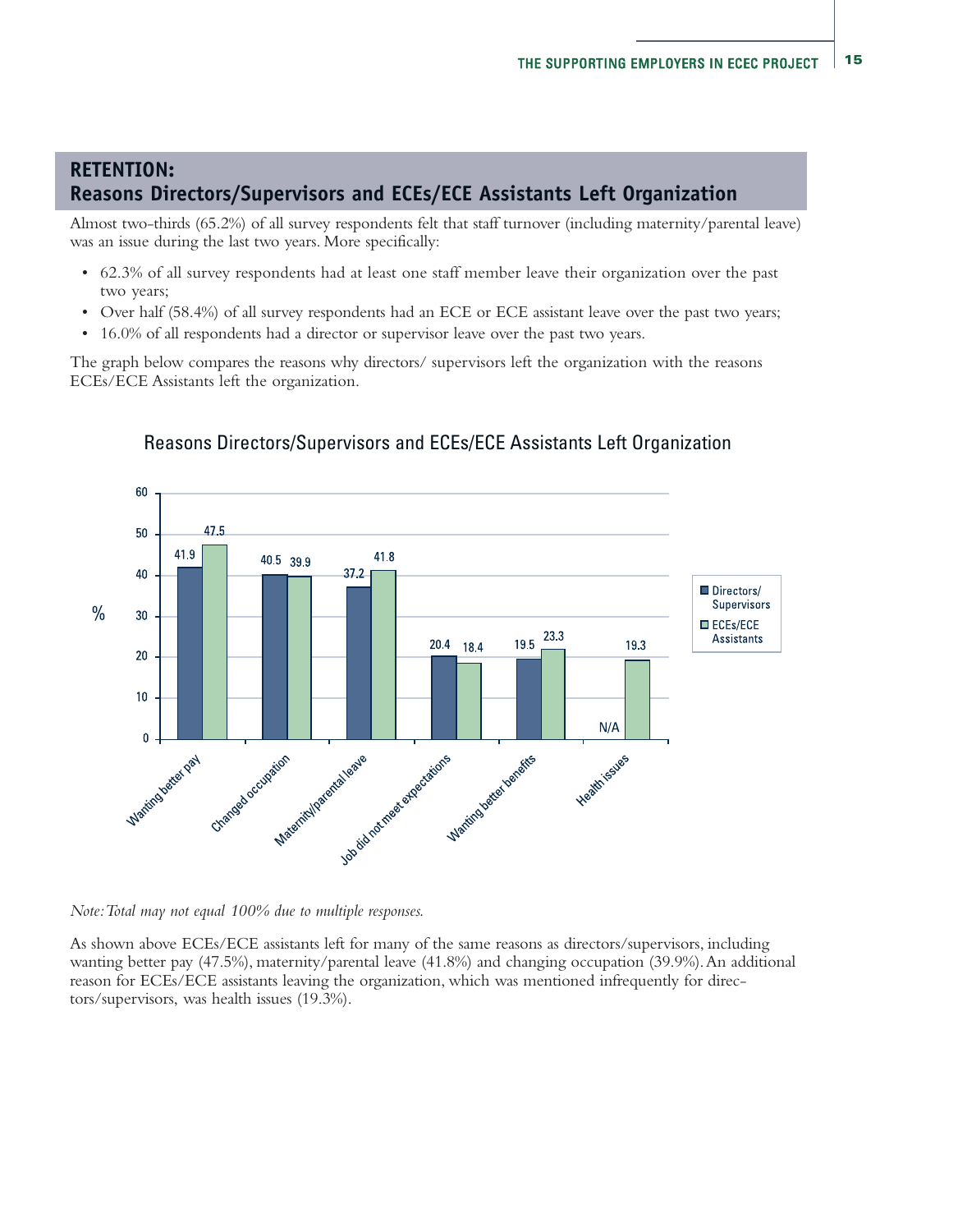### **RETENTION: Strategies Used to Retain Staff/Reduce Turnover by Governance Model**

Employers participating in the employer survey were asked what strategies their organization has implemented in order to retain staff and reduce turnover. About 40.3% of all respondents stated they did not have any specific strategies to retain staff or reduce turnover. Of those that did, the most common strategy used by over onequarter of all employers was the provision of staff benefits (27.4%). Just under a quarter of all employers (23.4%) commented that they offered their staff competitive salaries to encourage staff to remain with the organization.

|                                                                                    |                                      |                                   |                   | <u>odratograd doda to hotam otamphoadoo rannovor sy dovornanoo midadi</u> |                                        |                                                       |                     |                   |
|------------------------------------------------------------------------------------|--------------------------------------|-----------------------------------|-------------------|---------------------------------------------------------------------------|----------------------------------------|-------------------------------------------------------|---------------------|-------------------|
| <b>Retention Strategy</b>                                                          | <b>Commercial/</b><br><b>Private</b> | <b>Non-Profit</b><br><b>Board</b> | <b>Aboriginal</b> | <b>Community</b><br>organization                                          | Worksite/<br><b>Private</b><br>company | <b>Educational</b><br>Institution/<br><b>Hospital</b> | Government Average/ | <b>All models</b> |
| Provide staff benefits<br>(e.g. RRSP, health benefits,<br>mental health sick days) | 19.5%                                | 25.5%                             | 16.7%             | 34.7%                                                                     | 32.1%                                  | 47.0%                                                 | 14.2%               | 27.4%             |
| Offer competitive salaries                                                         | 20.6%                                | 23.3%                             | 31.5%             | 24.3%                                                                     | 10.7%                                  | 47.2%                                                 | 24.2%               | 23.4%             |
| Offer paid training/<br>professional development                                   | 16.9%                                | 19.0%                             | 17.2%             | 24.6%                                                                     | 33.2%                                  | 19.4%                                                 | 15.8%               | 18.9%             |
| Provide staff incentives<br>(e.g. gym membership,<br>free childcare, paid travel)  | 5.4%                                 | 4.2%                              | 3.1%              | 7.7%                                                                      | 23.2%                                  | 4.7%                                                  | 6.6%                | 5.3%              |
| Positive/supportive<br>work environment                                            | 12.1%                                | 14.1%                             |                   | 12.9%                                                                     | 25.2%                                  | 13.0%                                                 | 6.4%                | 12.8%             |
| Effective communication<br>with staff                                              | 11.6%                                | 10.7%                             | 8.0%              | 8.8%                                                                      | 10.7%                                  |                                                       |                     | 10.0%             |
| Flexible/reduced hours                                                             | 8.5%                                 | 6.2%                              | 3.1%              | $6.6\%$                                                                   |                                        | 9.3%                                                  | 1.5%                | 6.6%              |
| None                                                                               | 44.1%                                | 39.8%                             | 44.6%             | 33.7%                                                                     | 47.5%                                  | 26.1%                                                 | 45.0%               | 40.3%             |

### Strategies Used to Retain Staff/Reduce Turnover by Governance Model

*Note: Total may not equal 100% due to multiple responses.* 

When analyzed by governance model, the data showed that:

- Provision of staff benefits was more common among educational institutions/hospitals (47.0%), community organizations (34.7%) and worksite/privately operated organizations (32.1%);
- Provision of competitive salary was more common among educations institutions/hospitals (47.2%) and aboriginal organizations (31.5%); and
- Worksite/private company governed organizations were more likely to offer paid training/professional development (33.2%), provide staff incentives (23.2%) and offer a positive/supportive work environment (25.2%) than other governance models.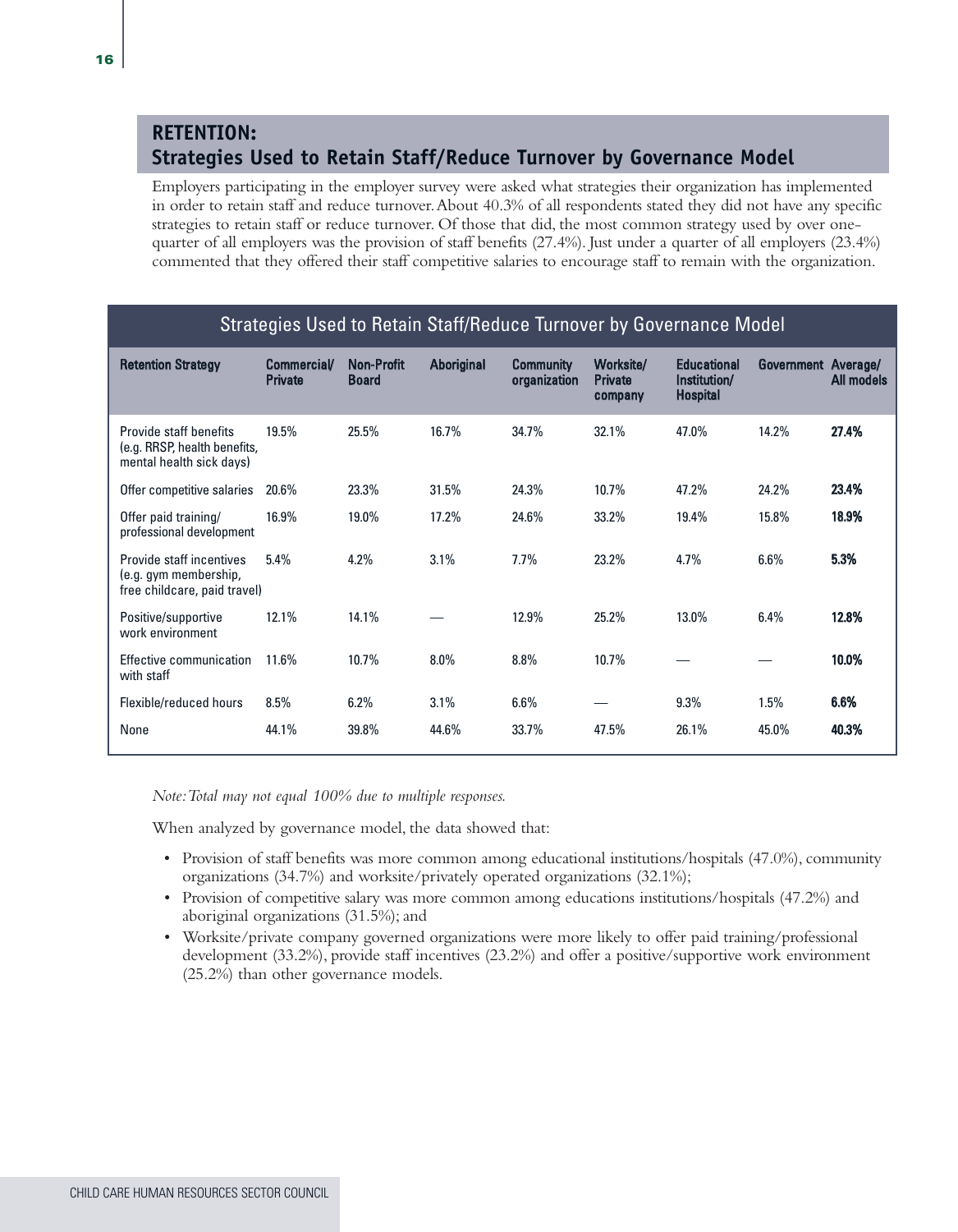# Human Resources Issues Identified during the Research Process

The following section details the human resource issues faced by ECEC employers. Issues were identified via the key informant interviews, focus groups and employer survey. While issues are discussed individually, it should be noted that many of the issues are interrelated. The five human resources issues identified most frequently were:

- Internal HR capacity and leadership
- Recruitment and retention of qualified staff
- Training and professional development
- Respect and recognition of the profession
- Compensation: Wages and Benefits

Several other points of interest, most related to the issues above, were identified through the research process and are explored later on in this section.

### **Internal HR capacity and leadership:**

Many employers indicated that they were promoted into their current role because they were good practitioners; but did not necessarily have the educational or experiential background of an "employer" or administrator.5 Many lacked formal HR training and learned most of the human resources/management skills required on their own. Thus, the issues that employers face are often compounded by a relative lack of knowledge and/or experience with human resources.

Smaller organizations, which are very common in the sector, often do not have support staff that can help with the many HR duties required. As such, directors/ administrators are required to wear many hats, and perform various duties including accounting, payroll, hiring, evaluation, training/professional development planning, etc. As many organizations are short-staffed, this puts additional strain on employers and limits

their ability to further develop their HR skills. Key informants and focus group participants also commented that many organizations are governed by a volunteer board, many of whom do not have specific HR training or skills. This often compounds the lack organizational HR capacity.

### **Recruitment and Retention of Qualified Staff:**

Recruitment and retention of qualified staff was the most frequently noted human resources issue facing employers in the child care sector. More specifically, over half of Employer Survey respondents reported recruitment challenges, while almost two-thirds said staff turnover was an issue for their organization. Several factors contribute to the recruitment and retention challenges facing employers including a lack of respect for early childhood education as a profession and generally low compensation (see Respect & Recognition and Compensation: Wages and Benefits section for details). Other contributing factors are discussed below:

#### Availability of qualified applicants:

Stakeholders reported a general lack of qualified staff in the sector as a key issue. Employer Survey respondents noted that, compared to five years ago, there are fewer applicants applying for available positions. As well, employers felt that of those who did apply, fewer were qualified for the position. It was also noted while many new graduates are well-prepared, the proportion who were seen as unprepared was of concern. However, some key informants commented that graduates with new ideas are not always supported. This is an important consideration as employers look to address retention issues.

Employers also indicated that many new graduates choose to use their ECE training as a "stepping stone" to a career in a higher paying, more competitive sector. Education was identified as a key sector to which many ECE workers were drawn, due to much higher pay scales, benefits, professional development days, and holidays/summers off.

<sup>5</sup> Child Care Human Resources Sector Council, *Career Promotions and Recruitment Strategy Project: Executive Summary*.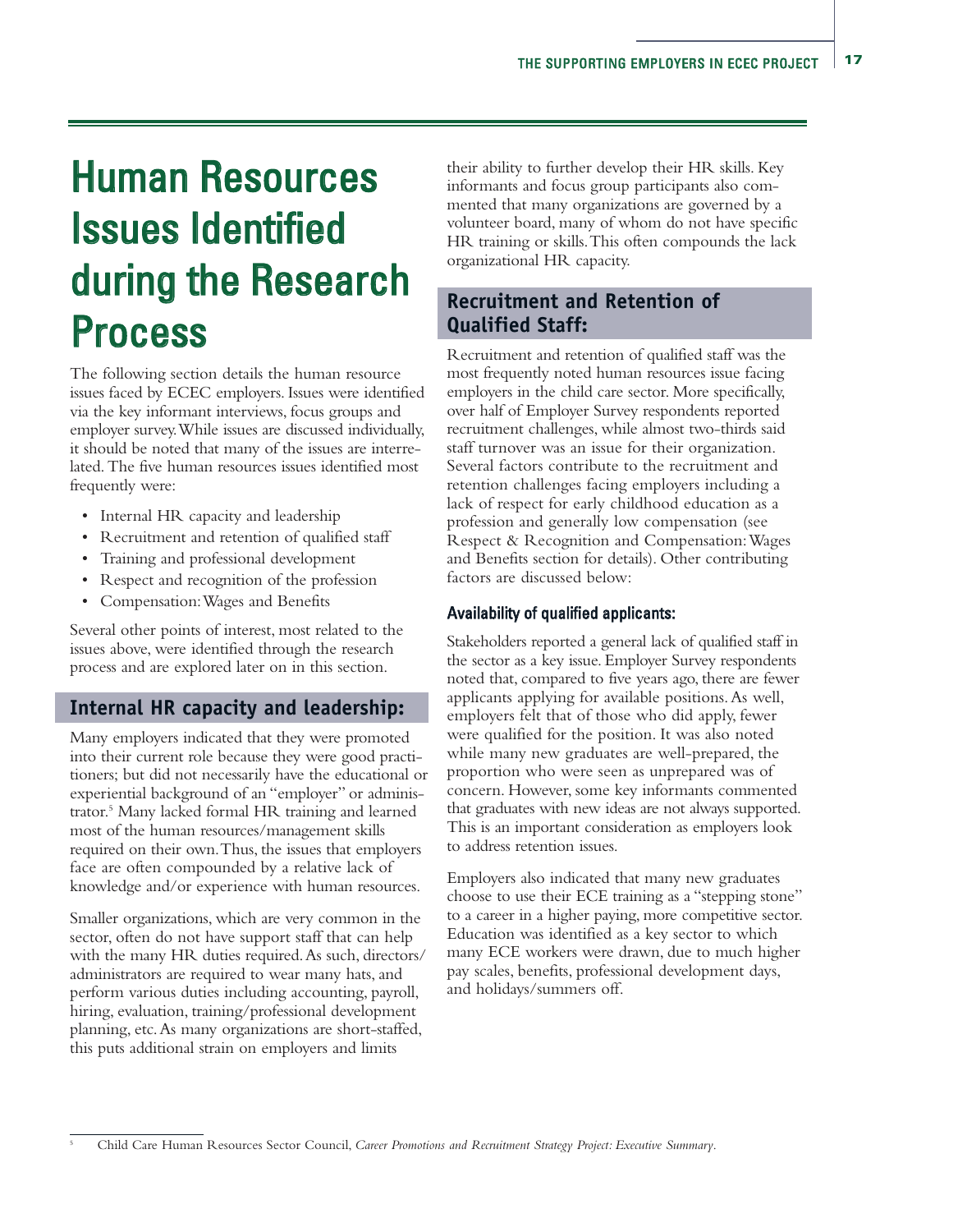#### Competition from other non-related sectors:

Several key informants and focus group participants commented that it is difficult for child care organizations to compete for staff. The training an ECE receives is now applicable to other domains, and in areas where the economy is booming competition from non-related industries (e.g. service sector) is strong. Conversely, in areas where there is a relative economic slump, attracting ECE's to relatively low paying child care jobs is also a challenge. Child care operators in rural, northern and remote areas were said to face even greater challenges with recruiting qualified, trained staff.

#### Working Conditions, Health & Well-Being:

Working in child care can be difficult, with long days and physically demanding and stressful work. Thus, working conditions can also contribute to the sector's recruitment, retention and staff training challenges. More specifically:

- The physical demands of working directly with children can lead to a variety of physical injuries and have an impact on the available workforce.<sup>6</sup>
- Staff stress and burnout contribute to the problem of worker retention in the sector.
- Individuals who do receive college or university training are often required to do custodial work as part of their job, which many do not expect. In addition, those with formal training often do the same work as those with no formal training. This provides little incentive for those without training to pursue education or professional development.

As the sector faces recruitment and retention difficulties, having a healthy available workforce becomes all the more critical. If staff leave or take time off due to illness, stress or injury, further strain is placed on employers who are often already short-staffed.

#### **Training and Professional Development**

**Training/professional development opportunities for staff:** In addition to a general lack of trained staff, access to training, both for new students and for individuals already working in the sector, was an issue affecting employers. In order for employers to improve recruitment and retention, there is a need to support individuals to obtain the education and qualifications they need to provide high quality services.<sup>7</sup> Barriers to accessing education and professional development include:

- **The resources—money and time—required for formal ECE training**. Getting an ECE diploma or degree can take anywhere between two to four years, which is not always a viable option for staff. This is especially challenging for those who have been in the field for a long period of time, or who are recent immigrants. However, employers rarely have adequate resources to cover the cost of ECE training programs for their staff.
- **Find replacement/substitute staff to fill in for staffs who attend training.**This is a challenge for many employers. By extension, where there are labour force shortages, staff may have difficulty obtaining release from their work schedules to pursue training. This puts further stress and strain on a workforce that is already facing many challenges.
- **Little incentive to pursue further training or professional development**. Tuition is expensive and, often, obtaining further training does not result in a significant pay increase. Many noted there is little "return on investment", creating a challenge for employers who want to encourage training/professional development for staff.

**Professional development for leaders in the sector:** Professional development activities for those in leadership roles were identified as an area for further action. Key informants most commonly stated that any training or professional development should be directed at directors/administrators, supervisors or board members. However, due to labour shortages and the increased demands placed on administrators (e.g. working directly with children), they often have

<sup>6</sup> K. Bright and K. Calabro, "Child care workers and workplace hazards in the United States: Overview of research and implications for occupational health professionals," Occupational Medicine 49.7 (1999).

<sup>7</sup> Lero, Donna et al. *Investing in Quality: Policies, practitioners, programs and parents: A four-point plan to deliver high quality early learning and care services in Ontario*. Ontario: Expert Panel on Quality and Human Resources, 2007.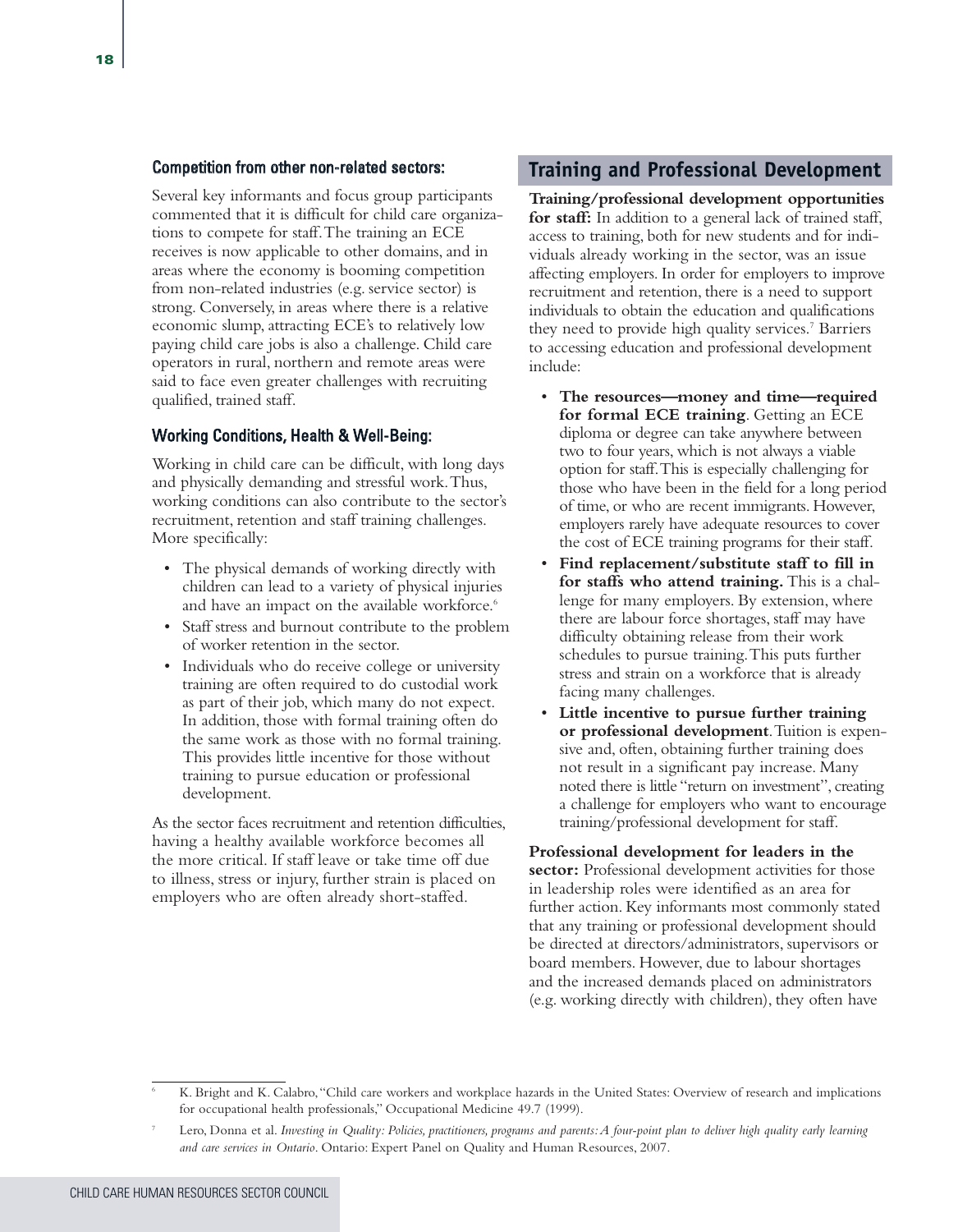very limited time to attend professional development activities. Overall, employer survey respondents noted cost and inability to be away from the workplace as the most common reason for not participating in professional development.8

While about three-quarters of employers surveyed had participated in some form of human resources, leadership or management training or professional development, just as many felt they would benefit from further training or professional development. However, the research indicated that training specifically related to human resources/leadership in the child care sector is limited, as until recently the majority of training for the sector has focused on early childhood education (ECE) training for practitioners and less on human resource management for leaders in the sector.

#### **Respect and Recognition:**

A well-documented issue that impacts employers is the lack of respect for early childhood education and care as a profession.<sup>9</sup>|<sup>10</sup> Many key informants and focus group participants commented that the general public often does not value, nor understand, the contribution that early childhood education makes to society. There is a general lack of understanding about the work in the sector and the skills and knowledge equired, $11/12/13$ with ECE's often viewed as "babysitters" rather than professionals.14 This lack of recognition and understanding poses a challenge to all employers attempting to attract and retain qualified individuals to the field or to a particular job. It is difficult to attract skilled individuals to a profession where they are generally not respected.

#### **Compensation: Wages and Benefits:**

Staff wages are generally low, especially when compared to other jobs with similar training requirements and levels of responsibility. The ability of employers to pay staff competitive wages and to provide benefits was a challenge faced by many employers in the sector. This is due in part to the fact that the majority of operating costs at child care centres, from which staff salaries are drawn, come from parent fees.<sup>15</sup> While there are government subsidies and funding opportunities, most employers face difficulties paying their staff significantly higher wages without raising parent fees. Focus group participants commented that low pay can be especially problematic for new graduates, many of whom have student loans and cannot afford to work in the sector.

About one-quarter of survey respondents mentioned providing benefits or competitive wages as key strategies used to retain staff. While this shows that some organizations can offer higher wages and benefits, it also seems to indicate that there is a significant proportion of the workforce that does not have access to benefits or competitive wages. Many stakeholders felt that this lack of competitive wages and benefits, in combination with challenging working conditions, were the leading reasons for the recruitment and retention issues facing the sector. Another frequently mentioned reason for the low compensation levels was the general lack of respect for the field (see *Respect & Recognition* above). The majority of key informants and focus group participants felt workers are paid in accordance with the value society places upon their work.

- <sup>13</sup> "Who's Watching the Kids? The State of Child Care in America," Knowledge@Wharton (2000). http://knowledge.wharton.upenn.edu/article.cfm?articleid=257
- <sup>14</sup> Rebecca Siggner, *Exploring Recruitment and Retention Issues for BC's Community Social Service Sector Employers* (Vancouver, BC: Social Planning and Research Council of BC, 2008), 27.
- <sup>15</sup> OECD Thematic Review of Early Childhood Education and Care: Canadian Background Report (2003). www.oecd.org/dataoecd/41/36/33852192.pdf

<sup>8</sup> Doherty, Gillian, Martha Friendly, and Jane Beach. *OECD Thematic Review of Early Childhood Education and Care Canadian Background Report*. Organization for Economic Co-operation and Development, 2003. www.oecd.org/dataoecd/41/36/33852192.pdf

<sup>9</sup> Doherty et al, *You Bet I Care!*: A Canada-wide Study on Wages, Working Conditions, and Practices in Child Care Centres, (Guelph: Centre for Families, Work, and Well-Being, 2000).

<sup>10</sup> Child Care Human Resources Sector Council, *Career Promotions and Recruitment Strategy Project: Executive Summary*.

<sup>11</sup> Doherty et al,*You Bet I Care!*: A Canada-wide Study on Wages, Working Conditions, and Practices in Child Care Centres, (Guelph: Centre for Families, Work, and Well-Being, 2000), xxvii.

<sup>&</sup>lt;sup>12</sup> Jane Beach, Jane Bertrand, Barry Forer, Donna Michal, and Jocelyn Tougas, *Working for Change: Canada's Child Care Workforce: Main Report* (Ottawa, ON: Child Care Human Resources Sector Council, 2004), 123, www.ccsc-cssge.ca/english/pdf/research/CCHRSC20main\_en.pdf.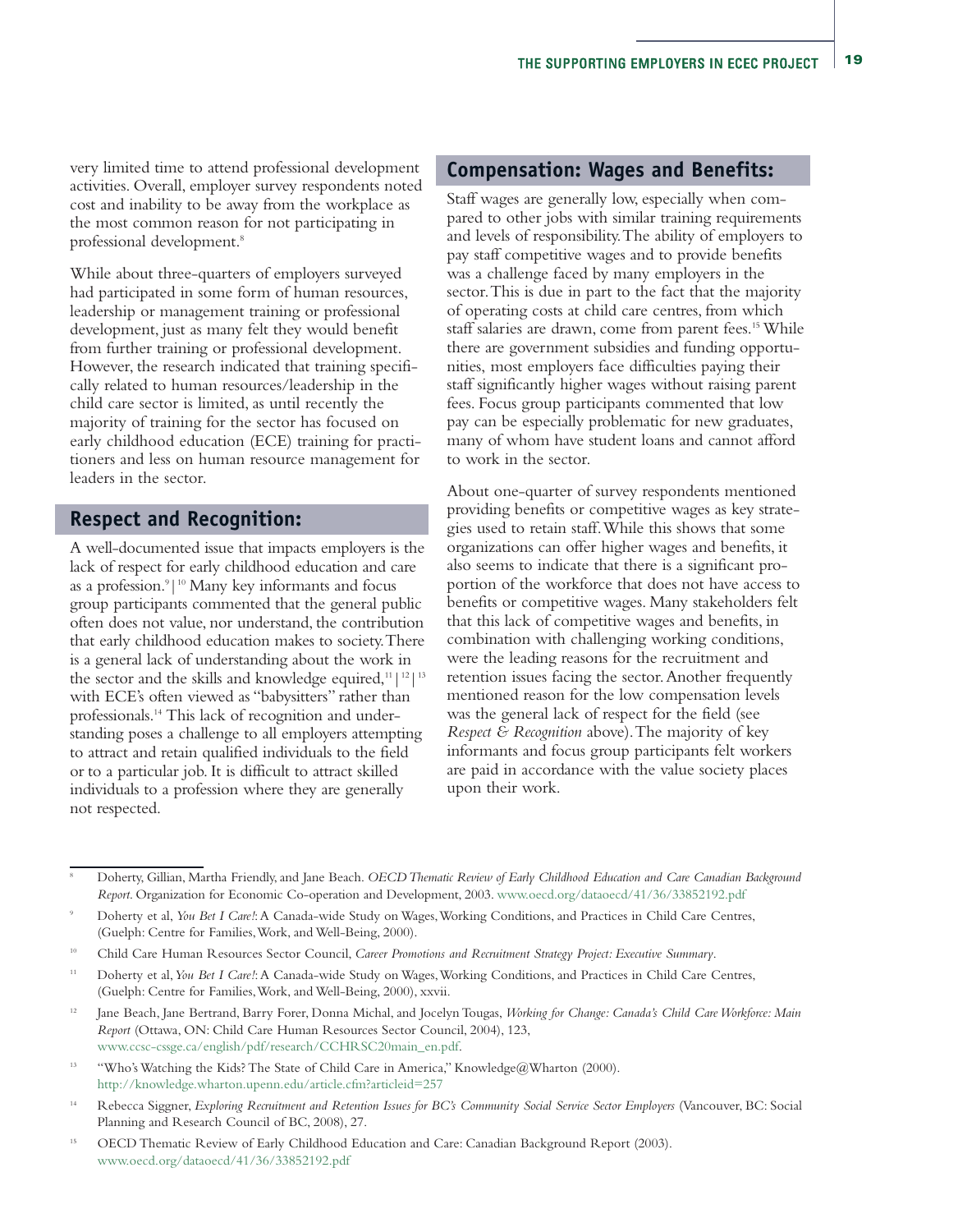#### **Additional HR Issues Identified:**

In addition to the top five human resource issues discussed previously, several other issues were identified by key informants or focus group participants. These are discussed below.

#### **HR Challenges in Aboriginal Communities:**

Child care employers in Aboriginal communities face some unique human resources challenges. The need for culturally appropriate programs and services is a key part of Aboriginal peoples' continued building of strength, citizenship, and wellness communities.<sup>16</sup> Some key informants and focus group participants noted that training is rarely offered in First Nations/Inuit languages, which may be staff's first language. Also, the material covered in many "mainstream" training programs often does not reflect the Northern reality.

In addition, children with special needs have been identified as an important issue for Aboriginal communities.17 However, it is difficult for employers to get specialized training for their staff for a variety of reasons, including location, cost, and a general lack of specialized training opportunities. In a labour market context where employers are having difficulties recruiting and retaining qualified staff, the literature on Aboriginal child care suggests that the unique requirements of Aboriginal communities may pose an additional challenge to administrators/employers in those communities.

#### **HR Challenges in Rural, Remote and/or**

**Northern Communities:** Key informants and focus group participants in the Northwest Territories and Nunavut noted that with no professional association in the Northwest Territories or Nunavut, many operators are isolated with few support networks. While some participants mentioned networking and sharing among a few colleagues, it is generally difficult to bring people together, as travel is almost always

required and very expensive. In addition, there are few training opportunities available in the North, and the training available often requires travel. As well, attending training in person may require shutting down a centre due to the significant lack of replacement staff in the North. Distance education—an alternative form of education/training—is not available to all areas of the North due to the lack of internet access.

#### **Diversity & integration of immigrants in**

 **workforce:** Employers are increasingly interested in building a diverse staff that is reflective of the children and communities they serve.18 Often, employers look to integrate new Canadians with ECE or education backgrounds to meet this challenge. However, newcomers to Canada may face language and cultural barriers,<sup>19</sup> and have difficulties with foreign credential recognition.20 Thus, the integration of immigrant workers into the workforce may pose a significant challenge for employers.

**Few leaders and high attrition:** Several key informants noted that there is an overall lack of leaders in the sector. While there are some leaders currently working in the field, many are nearing retirement age and there is a lack of new individuals to take their place. A related concern was the lack of a clear career advancement infrastructure in the sector. There are no clear lines of advancement in the sector, which may contribute to the difficulty in developing or identifying leaders. It was said that the lack of infrastructure was a contributing factor to the lack of "professionalization" of the field, which impacts society's view of the sector as a whole.

<sup>16</sup> Margo Greenwood, "Children as Citizens of First Nations: Linking Indigenous health to early childhood development," Pediatric Child Health 10.9 (November 2005).

<sup>17</sup> Monty Palmentier, "Building a Community of Communities": Results & Discussion of the National Roundtable on Aboriginal ECD: What Can Research Offer Aboriginal Head Start (Aboriginal Head Start in Urban & Northern Communities and Centre of Excellence for Children & Adolescents with Special Needs, 2005).

<sup>18</sup> Gonzalo E. Shoobridge, "Multi-Ethnic Workforce and Business Performance: Review and Synthesis of the Empirical Literature," Human Resource Development Review 5.1 (2006).

<sup>19</sup> Doherty, Gillian, Martha Friendly, and Jane Beach. *OECD Thematic Review of Early Childhood Education and Care Canadian Background Report*. Organization for Economic Co-operation and Development, 2003. www.oecd.org/dataoecd/41/36/33852192.pdf

<sup>20</sup> Jane Beach and Kathleen Flanagan, *People, Programs and Practices: A Training Strategy for the Early Childhood Education and Care Sector in Canada* (Ottawa, ON: Child Care Human Resources Sector Council, 2007).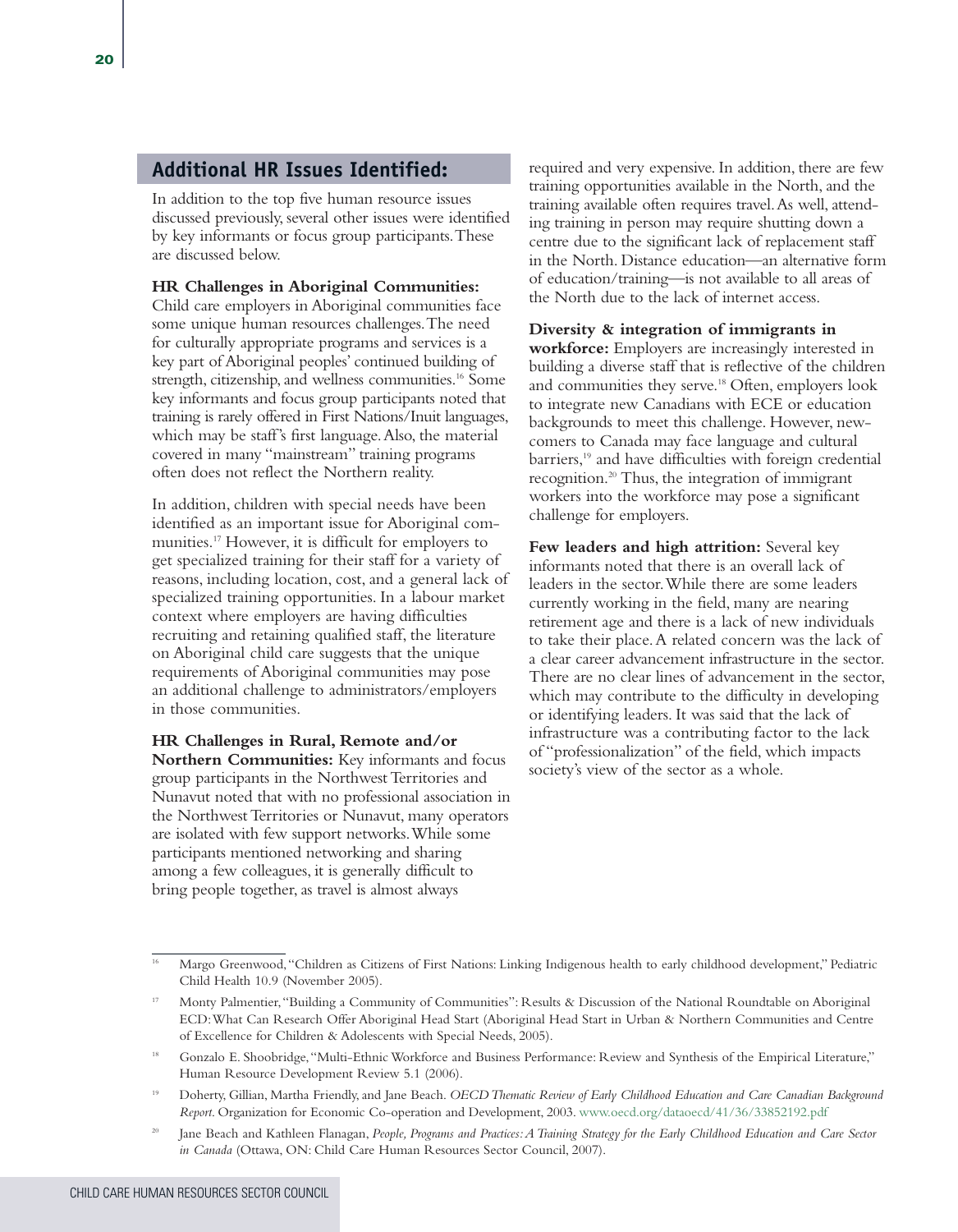**Gender:**Women form the vast majority of the child care labour force and this has some direct impacts on employers. For example, women are often responsible for the majority of family care and related responsibilities. Flexibility in scheduling, unanticipated leave (e.g., child illness), anticipated leave (e.g., long-term care of family member), work location, and overall career flexibility (e.g., parental leave) have been identified as key factors in optimizing women's labour force participation.21 However, with labour shortages facing the sector, the ability for an employer to be flexible is limited. This in turn impacts the ability to attract and retain women in the field.

Furthermore, women working in child care professions are paid less, on average, than those working in other female-dominated professions requiring similar levels of education.<sup>22</sup> Often when they have their own families, they can no longer afford to work in field.

Maternity and parental leave is another factor contributing to the retention of staff. Many of the younger workers who enter the field leave after a short while to go on maternity leave. While these staff may return after one or two years, maternity leave creates staff shortages for many organizations.

**Meaningful Inclusion:** Children with special needs, those who are newcomers or have distinct cultural backgrounds, and those from low-income backgrounds all have specific needs.<sup>23</sup> Equity of access and meaningful inclusion are reliant on a knowledgeable and skilled workforce, and on funding to provide supports where needed. The inclusion of children from diverse backgrounds has a direct impact on employers', as they often have to find staff who have appropriate skills and training (for example in second language acquisition).<sup>24</sup> Perhaps more importantly, employers must find staff with the knowledge and skills needed to work with families who may be experiencing stresses such financial difficulties, domestic upheaval, or recent immigration.<sup>25</sup> Thus, as the sector becomes more inclusive, the need to find and retain well-trained staff becomes more pronounced.

**A note on policy and funding:**The key human resources issues facing the sector, including recruitment/ retention, compensation, and working conditions cannot be considered in a vacuum. These issues are intrinsically related to policy, funding, and infrastructure.<sup>26</sup> The Organization for Economic Cooperation and Development (OECD) recommends increasing public funding of child care services and encourages provincial/territorial governments to establish early childhood strategies in consultation with major stakeholders.<sup>27</sup> They suggest expanding access to services and ensuring that workers undergo professional reviews and appropriate training, recommendations that are related to employers' human resources capacity. Any increase in public funding, access to care and staff training/evaluation will have a direct impact on employers.

- <sup>24</sup> Elise Jepson Green, "Guidelines for Serving Linguistically and Culturally Diverse Young Children," Early Childhood Education Journal 24.3 (1997).
- <sup>25</sup> Swick, Kevin James and Reginald D. Williams, "An Analysis of Bronfenbrenner's Bio-Ecological Perspective for Early Childhood Educators: Implications for Working with Families Experiencing Stress." Early Childhood Education Journal 33.5 (2006).
- <sup>26</sup> Child Care Advocacy Forum, "Campaigns".

<sup>&</sup>lt;sup>21</sup> Heather Boushey, "Family-Friendly Policies: Boosting Mothers' Wages," (Washington, DC: Centre for Economic and Policy Research, 2005).

<sup>&</sup>lt;sup>22</sup> Cleveland, Gordon H. and Douglas E. Hyatt. "Child care workers' wages: New evidence on returns to education, experience, job tenure and auspice." Journal of Population Economics 15 (2002).

<sup>23</sup> Beach et al, *Working for Change: Canada's Child Care Workforce: Main Report* (Ottawa, ON: Child Care Human Resources Sector Council, 2004), 123. www.ccsc-cssge.ca/english/pdf/research/CCHRSC20main\_en.pdf

<sup>&</sup>lt;sup>27</sup> OECD Directorate for Education, *Early Childhood Education and Care Policy: Canada Country Note* (Organization for Economic Co-operation and Development, 2003-2004). www.oecd.org/dataoecd/42/34/33850725.pdf